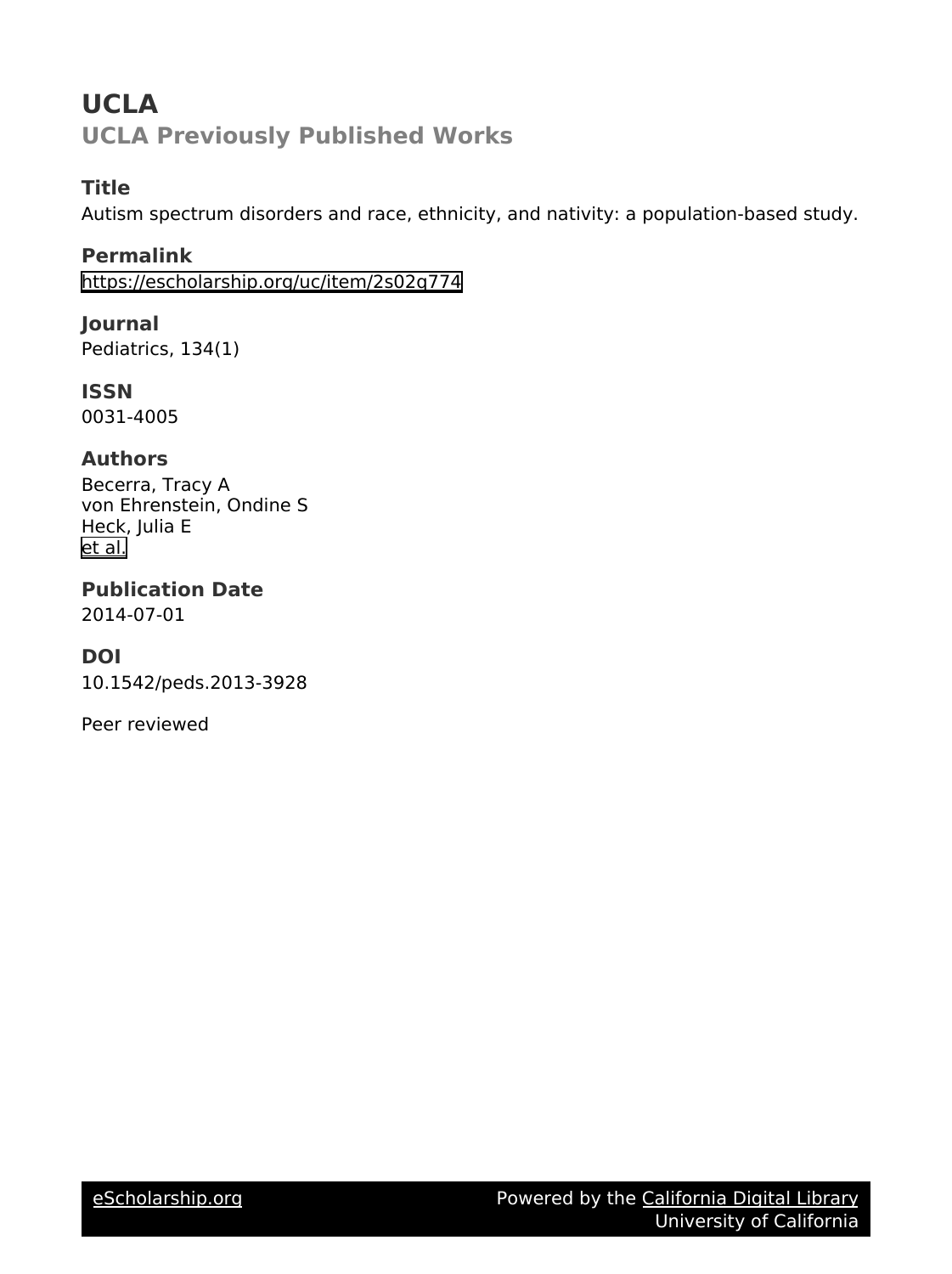NIH

# Autism Spectrum Disorders and Race, Ethnicity, and Nativity: A Population-Based Study

AUTHORS: Tracy A. Becerra, PhD,<sup>a</sup> Ondine S. von Ehrenstein, PhD,<sup>b</sup> Julia E. Heck, PhD,<sup>a</sup> Jorn Olsen, MD, PhD,<sup>a</sup> Onyebuchi A. Arah, MD, DSc, PhD,<sup>a</sup> Shafali S. Jeste, MD,<sup>c</sup> Michael Rodriguez, MD,<sup>d</sup> and Beate Ritz, MD, PhD<sup>a</sup>

Departments of <sup>a</sup>Epidemiology, and <sup>b</sup>Community Health Sciences, Fielding School of Public Health, University of California, Los Angeles, Los Angeles, California; and Departments of <sup>c</sup>Psychiatry and Behavioral Sciences, and <sup>d</sup>Family Medicine, University of California, Los Angeles, Los Angeles, California

#### KEY WORDS

autistic disorder, emigration and immigration, epidemiology, continental population groups

#### ABBREVIATIONS

AD—autistic disorder

- ASD—autism spectrum disorder
- CDER—Client Development Evaluation Report
- DDS—Department of Developmental Services

DSM-IV-R—Diagnostic and Statistical Manual of Mental Disorders, Revised Fourth Edition

DSM-5—Diagnostic and Statistical Manual of Mental Disorders, Fifth Edition

LA—Los Angeles

MR—mental retardation

PI—Pacific Islander

SES—socioeconomic status

Dr Becerra conceptualized and designed the study, carried out the analyses, and drafted the initial manuscript; Dr von Ehrenstein contributed to the conceptualization of the study and critically reviewed and revised the manuscript; Dr Heck critically reviewed and revised the manuscript; Drs Olsen, Arah, Jeste, and Rodriguez provided content and critical feedback on the manuscript; Dr Ritz coordinated, conceptualized, and designed the study, as well as contributed to drafting and editing the manuscript; and all authors approved the final manuscript as submitted.

www.pediatrics.org/cgi/doi/10.1542/peds.2013-3928

doi:10.1542/peds.2013-3928

Accepted for publication Apr 22, 2014

Address correspondence to Beate Ritz, MD PhD, Department of Epidemiology, Fielding School of Public Health; Box 951772, 650 Charles E. Young Dr, Los Angeles, CA 90095-1772. E-mail: [britz@ucla.edu](mailto:britz@ucla.edu)

PEDIATRICS (ISSN Numbers: Print, 0031-4005; Online, 1098-4275).

Copyright © 2014 by the American Academy of Pediatrics

(Continued on last page)

WHAT'S KNOWN ON THIS SUBJECT: Autism prevalence is reported to be highest among non-Hispanic white children, lower in Hispanic and African American/black children, and highly variable in Asian/Pacific Islanders. More comorbid intellectual disability and delays in expressive language have been observed among Hispanic and African American children.

WHAT THIS STUDY ADDS: Maternal nativity is a risk factor for childhood autism in US populations. We observed higher risk of severe autism phenotypes in children of foreign-born black, Central/South American, Filipino, and Vietnamese mothers and US-born African Americans and Hispanics compared with US-born whites.

# abstract

**OBJECTIVE:** Our understanding of the influence of maternal race/ethnicity and nativity and childhood autistic disorder (AD) in African Americans/ blacks, Asians, and Hispanics in the United States is limited. Phenotypic differences in the presentation of childhood AD in minority groups may indicate etiologic heterogeneity or different thresholds for diagnosis. We investigated whether the risk of developing AD and AD phenotypes differed according to maternal race/ethnicity and nativity.

**METHODS:** Children born in Los Angeles County with a primary AD diagnosis at ages 3 to 5 years during 1998–2009 were identified and linked to 1995–2006 California birth certificates (7540 children with AD from a cohort of 1 626 354 births). We identified a subgroup of children with AD and a secondary diagnosis of mental retardation and investigated heterogeneity in language and behavior.

**RESULTS:** We found increased risks of being diagnosed with AD overall and specifically with comorbid mental retardation in children of foreignborn mothers who were black, Central/South American, Filipino, and Vietnamese, as well as among US-born Hispanic and African American/ black mothers, compared with US-born whites. Children of US African American/black and foreign-born black, foreign-born Central/South American, and US-born Hispanic mothers were at higher risk of exhibiting an AD phenotype with both severe emotional outbursts and impaired expressive language than children of US-born whites.

**CONCLUSIONS:** Maternal race/ethnicity and nativity are associated with offspring's AD diagnosis and severity. Future studies need to examine factors related to nativity and migration that may play a role in the etiology as well as identification and diagnosis of AD in children. Pediatrics 2014;134:e63–e71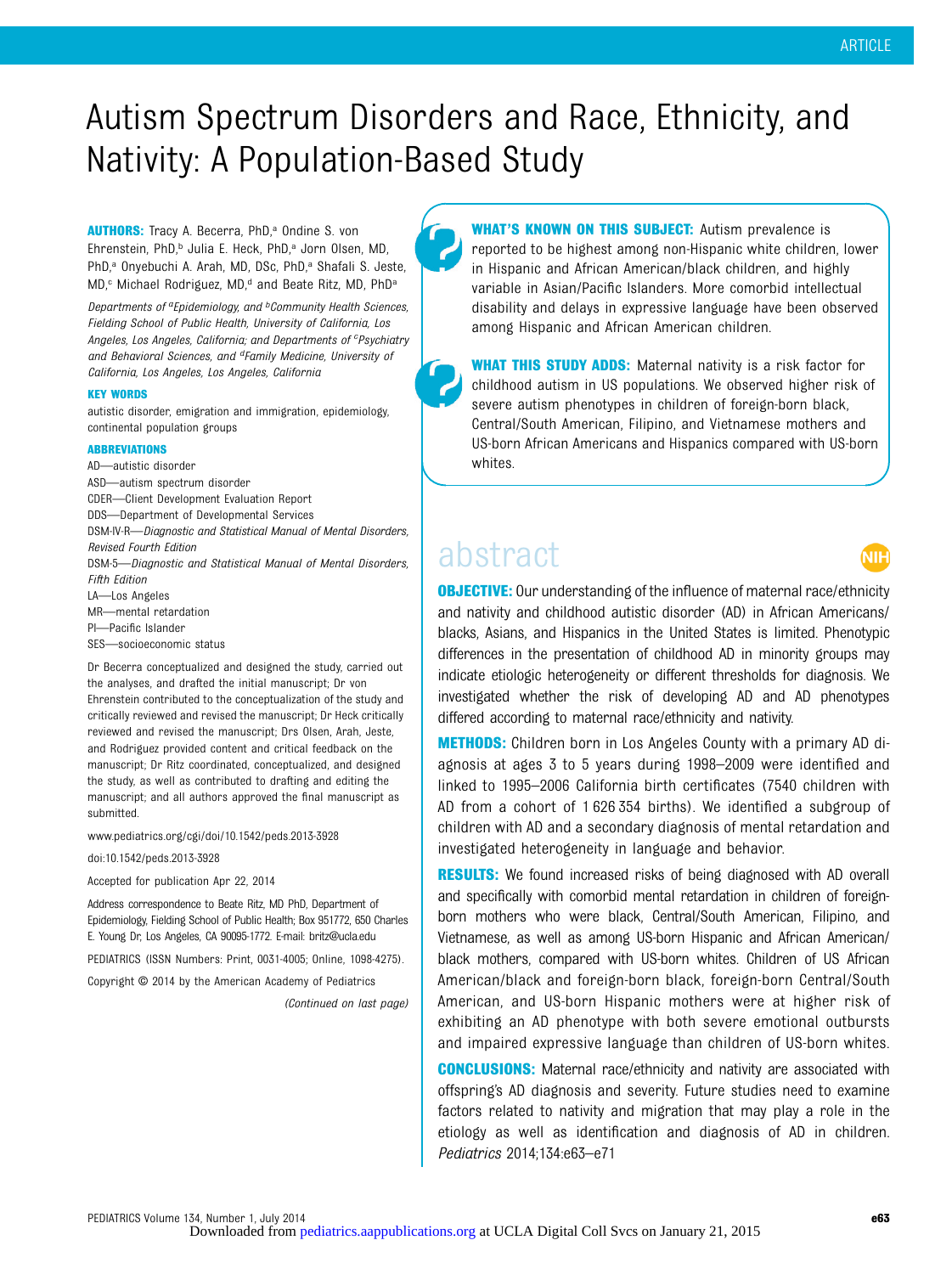For 2 decades, autism prevalence has risen in the United States and now reaches ∼147 per 10 000 children diagnosed with autism spectrum disorders (ASDs) by 8 years of age and 21 per 10 000 children with autistic disorder (AD).1,2 The associated disabilities are characterized by atypical development of socialization and communication and the presence of restricted, repetitive interests and behaviors beginning in early childhood.1,3 Lower ASD prevalence in Hispanic and African American/black children (henceforth "black") than in non-Hispanic white children (henceforth "white") and variations in prevalence from 30 to 210 per 10 000 among Asians/Pacific Islanders (Asians/PIs) have been reported.2,4,5 Autism phenotype differences with regard to intellectual and language disabilities across race/ethnic groups in the United States may suggest differences in ASD etiology and disparities in diagnostic and treatment-related factors.4,6–<sup>8</sup>

The prenatal period is strongly implicated in ASD etiology $9-11$ ; yet, except for parental age and some pregnancy complications, evidence is insufficient for many potential prenatal risk factors, including recently reported associations with immigration status of the mother.10,12 Epidemiology has a long tradition of using migration studies to understand how environmental and genetic factors contribute to disease risk in populations.13,14 The fact that 22% of children  $\leq$ 6 years old born in the United States have immigrant parents opens a unique opportunity to consider the influence of nativity and race/ethnicity on the etiology of ASD.15

We hypothesized that the prevalence of AD (Diagnostic and Statistical Manual of Mental Disorders, Revised Fourth Edition [DSM- IV-R]) and specific phenotypes, ie, comorbid mental retardation (MR), expressive language, and emotional/ behavioral deficits, differs by maternal race/ethnicity and nativity. We focused

our investigation on children born and diagnosed in Los Angeles (LA) County, California, a highly diverse metropolitan region home to black (400 000 in 2010),16 Hispanic (4.7 million in 2009),17 and Asian/PI (1.4 million in 2012)<sup>18</sup> residents with a high proportion of immigrants (30% in 2011)<sup>19</sup> and 92 languages spoken by students of the LA Unified School District.20 Our findings have clinical implications for early identification and treatment of ASD and research implications that raise innovative hypotheses, not only for different racial/ ethnic groups but specifically for large and diverse immigrant communities who vary in risk, protective factors, and access to health care.

#### **METHODS**

We studied children born to mothers who resided in LA County, California. between 1995 and 2006. Children included in the current study had birth certificate information on maternal race/ethnicity and maternal nativity and a plausible gestational age (21–46 weeks) and birth weight (500–6800 g). Maternal race/ethnicity and nativity were determined on the basis of mother's self-reported Hispanic origin (yes or no), race (non-Hispanic white, non-Hispanic black, Hispanic, and non-Hispanic Asian), and maternal nativity (US-born or foreign-born). California birth certificates also asked Hispanic mothers to identify their ethnic ancestry and specified country of origin for several Asian and Latin American nations and US territories. Asian ethnic ancestry for US-born mothers was available, but investigating AD in USborn Asians by country of origin was not possible due to small numbers (138 cases among 21 678 births).

In LA County, children needing assessment and treatment of ASD are seen at a network of 7 regional centers contracted by the California Department of Developmental Services (DDS). Referrals

to regional centers are made according to residential address by pediatricians, other clinical providers, and schools; parents can also self-refer their children. During our study period, DDS services were available to all children free of charge irrespective of income, type of health insurance, or immigration status. The diagnosis of AD was based on the DSM- IV-R (International Classification of Diseases, Ninth Revision, Clinical Modification [ICD-9-CM] code 299.00),<sup>3</sup> as reported on the DDS Client Development Evaluation Report (CDER). The AD diagnoses for these children would likely hold under the new ASD diagnostic criteria in the Diagnostic and Statistical Manual of Mental Disorders, Fifth Edition (DSM-5).21 Validation studies have established the reliability and validity of the CDER.22,23

Trained psychologists usually make the diagnostic determination of AD/ASD at 7 DDS regional centers. Best practice suggests that primary care providers provide a comprehensive medical assessment including a health history, physical examination, and developmental/ neurologic examination. California published guidelines in 2002 to establish a comprehensive diagnostic evaluation for ASD that encompasses the following: (1) review of relevant background information, (2) parent/caregiver interview, (3) comprehensive medical evaluation, (4) cognitive assessment, (5) measures of adaptive functioning, and (6) direct observation, in which the Autism Diagnostic Observation Scale was 1 recommended tool.<sup>24</sup>

From DDS records, we identified 10 821 children with a primary AD diagnosis at 36 to 71 months of age during 1998– 2009 and were able to link 8600 (79.5%) to a California birth record by using a probabilistic linkage program, as described in a previous article.25,26 The main reason for nonlinkage of 2221 DDS records was missing/incomplete information on the birth or DDS records.26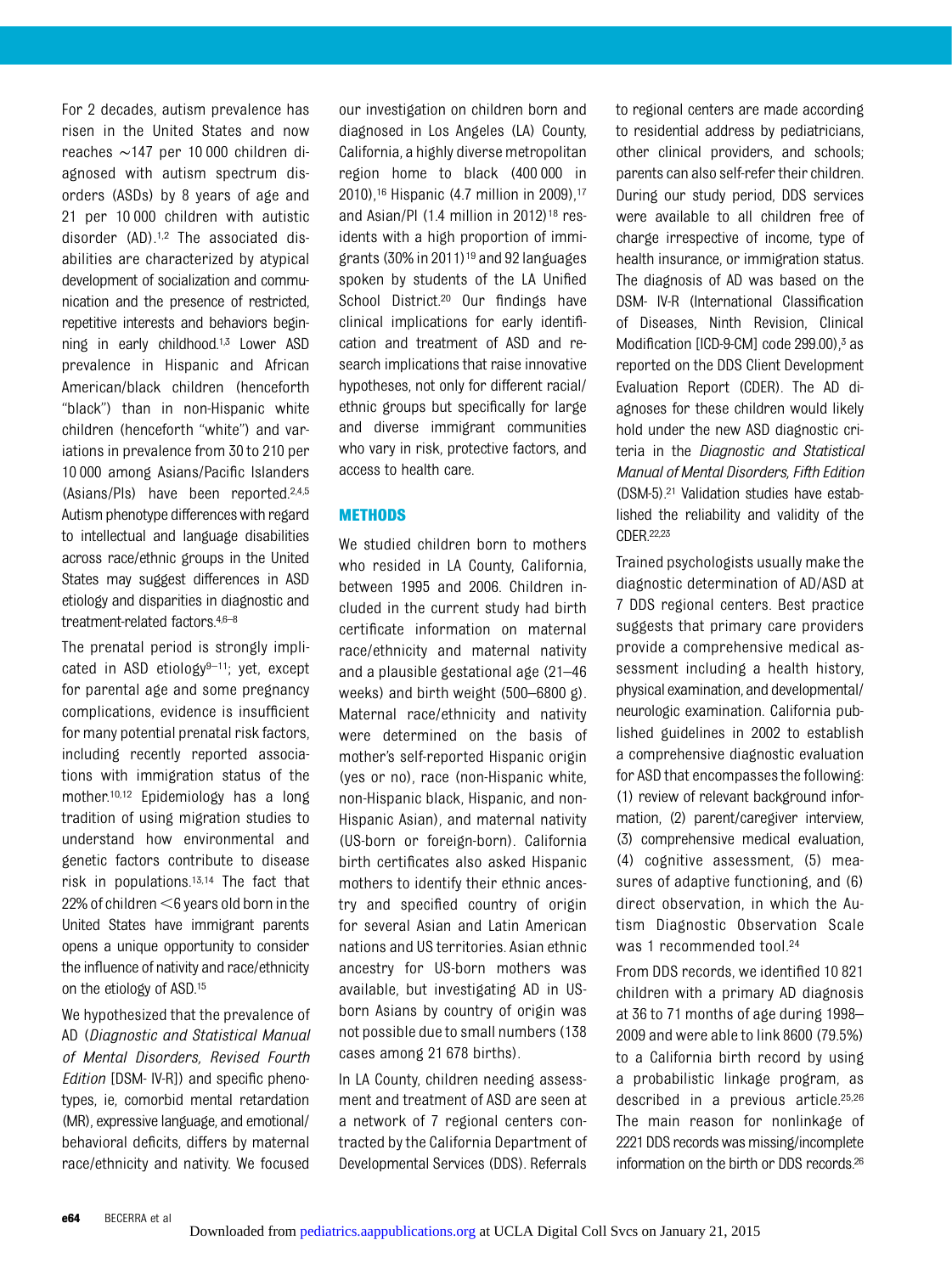In total, 1 626 354 births of which 7540 children had an AD diagnosis were eligible according to our criteria and had a mother of white, black, Hispanic, or Asian/PI race/ethnicity.

We also identified a subgroup of children with AD and a secondary diagnosis of MR (AD-MR), according to DSM-IV terminology from the CDER (ICD-9-CM codes: 317, mild; 318.0, moderate; 318.1, severe; 318.2, profound; 319, MR unspecified). Although we will use the term "mental retardation" in the context of the actual diagnoses, we recognize the changes in terminology to "intellectual disability" in the DSM-5 and will refer to the more accepted term when speaking more broadly.<sup>27</sup> Although cognitive assessment methods were not described explicitly on the CDER, standard and informal procedures are recommended to assess both verbal and nonverbal cognitive functioning.24 To investigate heterogeneity in phenotype for language and behavior, we restricted our data to 5-year-olds, limiting variation due to age-dependent development ( $n = 1,340$ 850). From DDS evaluation records, we identified 4 subgroups with overlap between language and behavior subtypes, measured by caregiver interview, observation, or demonstration23: 2 subgroups with either "impaired" or "less impaired" expressive language (AD-impaired expressive language: child does not use words, says simple words or 2-word sentences; AD-lessimpaired expressive language: child uses sentences of  $\geq$  3 words or at least can engage in basic conversation) and 2 subgroups with "severe" or "less severe" emotional outburst behavior (AD-severe outbursts: child has daily or weekly tantrums requiring restraint; AD-less-severe outburst: child has no tantrums or weekly or less than weekly tantrums without needing restraint). This research was approved by the University of California Los Angeles and

the California Committee for the Protection of Human Subjects.

In unconditional logistic regression models we estimated crude and adjusted odds ratios and 95% confidence intervals and report relative risks for the following outcomes: AD, AD-MR, AD-impaired expressive language, AD-lessimpaired expressive language, AD-severe outbursts, and AD-less-severe outbursts according to maternal race/ethnicity and nativity with US-born white mothers as the reference.

To examine the influence of AD risk factors likely to vary between race/ ethnic groups and by nativity, we present several adjusted models. Our purpose was to quantify associations while adjusting for multiple factors, although some risk factors may be on the causal pathway(s) between race/ ethnicity/nativity and AD. First, we adjusted for maternal age, the strongest known risk factor.10 We did not adjust for paternal age due to a high percentage of missing information, especially for children of black mothers (19%). Among those with information available, the correlation between mother's and father's age was strong  $(r = 0.73)$ . Second, we additionally adjusted for child's gender, birth year, type of birth, parity, gestational age, birth weight, the trimester that prenatal care began, and pregnancy complications. Third, we adjusted for maternal education and insurance type, which was previously observed to be a reasonable indicator of socioeconomic status (SES).28 Finally, to consider possible diagnostic variability, we controlled for DDS regional center catchment area (for controls, regional center was according to residential address during birth).

#### RESULTS

The mean age of children entering the DDS system differed by no more than 6 months by maternal race/ethnicity and

nativity (range: 3 years 1 month to 3 years 7 months); children identified earliest were born to US-born Asian, foreign-born Japanese, foreign-born black, and US-born white mothers, whereas those diagnosed later were children of mothers who immigrated from Central/South America and Vietnam.

Crude rates of being diagnosed with AD varied by race/ethnicity and nativity (from 32 to 93 per 10 000 births), and fully adjusted risks were 76% higher in children of foreign-born black mothers, 43% higher in foreign-born Vietnamese, 25% higher in foreign-born Filipinos, 26% higher in foreign-born Central/South Americans, and 13% to 14% higher in US-born Hispanics and blacks compared with US-born white mothers (Table 1). Children whose mothers were born in China and Japan were at ∼30% lower risk of AD compared with white US-born children, and adjustment for all available risk factors changed estimates only minimally. Additional adjustment for regional center changed the risk of AD only for children of US-born black mothers in a substantive manner and suggested an increased risk.

#### AD-MR

Among 806 children diagnosed with AD-MR (Table 2), the highest crude rates were observed in children of foreign-born black, Vietnamese, and Filipino mothers. Adjustment for other risk factors strengthened estimates with more than twofold increased risks compared with whites. For all children, adjusted risk estimates were  $>1$  (95%) confidence intervals included the null values for smaller groups), regardless of maternal nativity, except for Mexicanborn mothers.

#### AD: Expressive Language Skills and Emotional Outburst Phenotypes

For 5-year old children with impaired AD expressive language abilities (Table 3),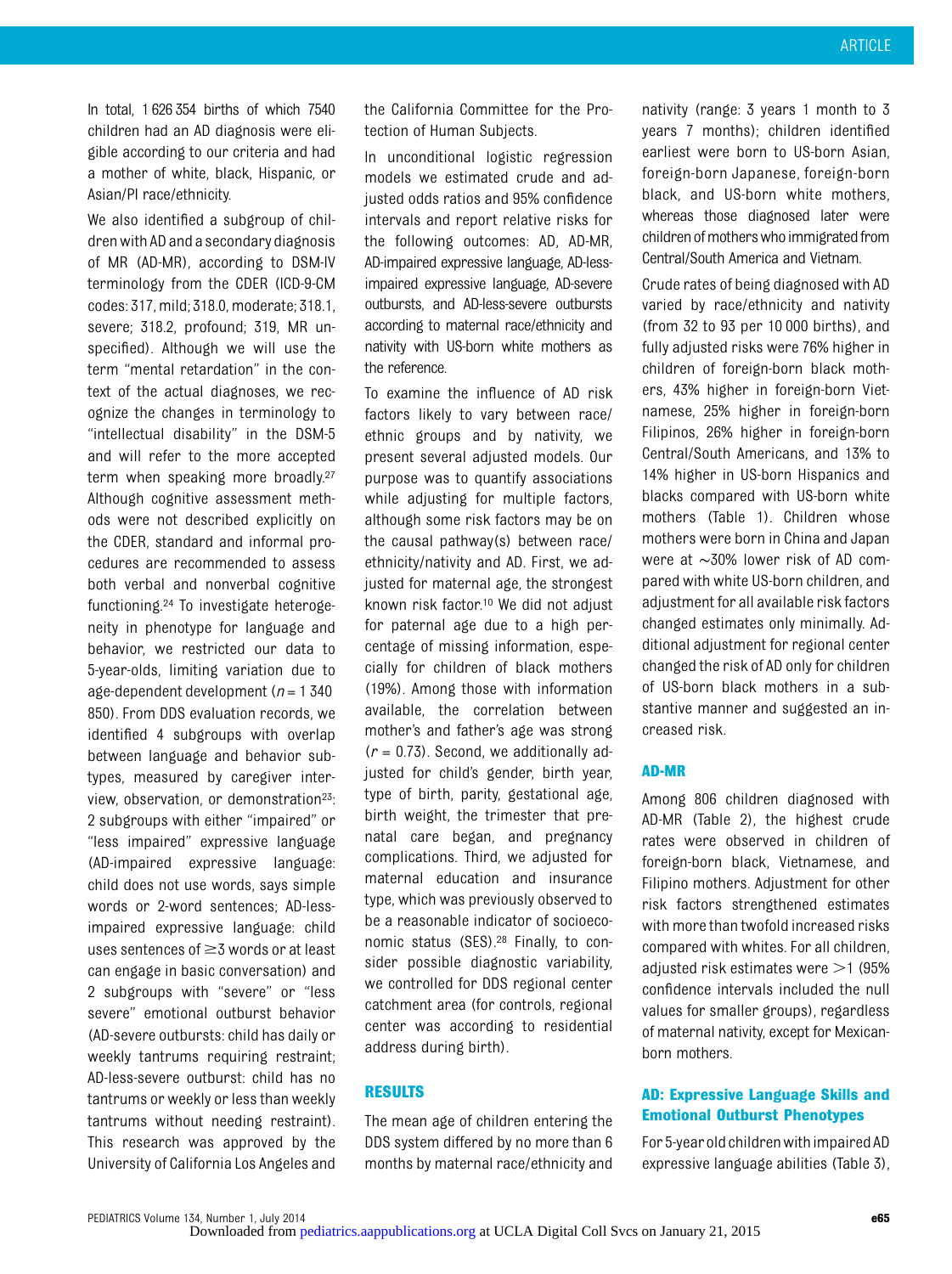|  |  | <b>TABLE 1</b> Maternal Race/Ethnicity and Nativity in Relation to Children's Diagnosis of AD in LA County |  |  |  |  |  |  |  |  |  |  |  |  |  |
|--|--|------------------------------------------------------------------------------------------------------------|--|--|--|--|--|--|--|--|--|--|--|--|--|
|--|--|------------------------------------------------------------------------------------------------------------|--|--|--|--|--|--|--|--|--|--|--|--|--|

| Maternal<br>Race/Ethnicity<br>and Nativity | Mean (SD) Age Case/Cohort,<br>at Diagnosis, y | n            | Rate, per<br>10 000 Births | Crude RR<br>$(95% \text{ Cl})$ | Maternal Age-<br>Adjusted RR<br>$(95% \text{ Cl})$ | Adjusted RR <sup>a</sup><br>$(95% \text{ Cl})$ | Additionally Adjusted<br>$RRb$ (95% CI) | <b>RR Additionally</b><br>Adjusted by Regional<br>Center (95% CI) |
|--------------------------------------------|-----------------------------------------------|--------------|----------------------------|--------------------------------|----------------------------------------------------|------------------------------------------------|-----------------------------------------|-------------------------------------------------------------------|
| White                                      |                                               |              |                            |                                |                                                    |                                                |                                         |                                                                   |
| US-born                                    | 3.4(0.9)                                      | 1477/236 347 | 62.5                       | 1.00                           | 1.00                                               | 1.00                                           | 1.00                                    | 1.00                                                              |
| Foreign-born                               | 3.3(0.9)                                      | 420/63 464   | 66.2                       | $1.06(0.95 - 1.18)$            | $1.06(0.95 - 1.19)$                                | $1.02(0.91 - 1.14)$                            | $1.05(0.94 - 1.17)$                     | $1.04(0.93 - 1.16)$                                               |
| Black                                      |                                               |              |                            |                                |                                                    |                                                |                                         |                                                                   |
| US-born                                    | 3.4(0.9)                                      | 526/123 316  | 42.6                       | $0.68$ $(0.62 - 0.75)$         | $0.84(0.76 - 0.93)$                                | $1.00(0.90 - 1.10)$                            | $1.04(0.94 - 1.15)$                     | $1.14(1.02 - 1.26)$                                               |
| Foreign-born                               | 3.2(0.9)                                      | 92/10 093    | 91.2                       | $1.46(1.18 - 1.80)$            | $1.49(1.20 - 1.84)$                                | $1.59(1.28 - 1.96)$                            | $1.65(1.33 - 2.05)$                     | $1.76(1.41 - 2.18)$                                               |
| Hispanic                                   |                                               |              |                            |                                |                                                    |                                                |                                         |                                                                   |
| US-born                                    | 3.5(0.8)                                      | 1376/316 565 | 43.5                       | $0.70(0.65 - 0.75)$            | $0.97(0.90 - 1.05)$                                | $1.08(1.00 - 1.17)$                            | $1.15(1.06 - 1.24)$                     | $1.13(1.04 - 1.22)$                                               |
| Foreign-born                               | 3.5(0.9)                                      | 2594/711825  | 36.4                       | $0.58(0.55 - 0.62)$            | $0.69$ $(0.64 - 0.73)$                             | $0.85(0.79 - 0.91)$                            | $1.05(0.97 - 1.14)$                     | $1.06(0.98 - 1.15)$                                               |
| Mexico                                     | 3.5(0.9)                                      | 1792/548 977 | 32.6                       | $0.52(0.49 - 0.56)$            | $0.61(0.57 - 0.66)$                                | $0.76(0.70 - 0.82)$                            | $0.95(0.86 - 1.05)$                     | $0.95(0.86 - 1.05)$                                               |
| Central/South                              | 3.6(0.9)                                      | 760/157 147  | 48.4                       | $0.77(0.71 - 0.84)$            | $0.89(0.81 - 0.97)$                                | $1.08(0.98 - 1.19)$                            | $1.25(1.13 - 1.39)$                     | $1.26(1.14 - 1.40)$                                               |
| America                                    |                                               |              |                            |                                |                                                    |                                                |                                         |                                                                   |
| Asian/Pl                                   |                                               |              |                            |                                |                                                    |                                                |                                         |                                                                   |
| US-born                                    | 3.1(0.8)                                      | 138/21 678   | 63.7                       | $1.02(0.85 - 1.21)$            | $1.08(0.91 - 1.29)$                                | $1.03(0.86 - 1.22)$                            | $1.02(0.85 - 1.21)$                     | $1.04(0.87 - 1.24)$                                               |
| Foreign-born                               | 3.5(0.9)                                      | 917/143 066  | 64.1                       | $1.03(0.94 - 1.11)$            | $1.01(0.93 - 1.10)$                                | $0.98(0.90 - 1.06)$                            | $1.04(0.95 - 1.13)$                     | $1.02(0.93 - 1.11)$                                               |
| China                                      | 3.5(0.9)                                      | 145/29 666   | 48.9                       | $0.78(0.66 - 0.93)$            | $0.74(0.62 - 0.87)$                                | $0.66(0.56 - 0.79)$                            | $0.74$ $(0.62 - 0.89)$                  | $0.69$ $(0.57 - 0.83)$                                            |
| Japan                                      | 3.2(0.7)                                      | 29/5815      | 49.9                       | $0.82$ $(0.57 - 1.18)$         | $0.76(0.53 - 1.09)$                                | $0.71(0.49 - 1.02)$                            | $0.72(0.50 - 1.04)$                     | $0.70(0.48 - 1.03)$                                               |
| Korea                                      | 3.4(0.9)                                      | 136/22 206   | 61.2                       | $0.98$ $(0.82 - 1.16)$         | $0.98(0.82 - 1.18)$                                | $0.92(0.77 - 1.10)$                            | $0.95(0.80 - 1.14)$                     | $0.97(0.81 - 1.17)$                                               |
| Philippines                                | 3.5(1.0)                                      | 266/35 306   | 75.3                       | $1.21(1.06 - 1.37)$            | $1.21(1.06 - 1.37)$                                | $1.23(1.08 - 1.40)$                            | $1.23(1.08 - 1.41)$                     | $1.25(1.09 - 1.43)$                                               |
| Vietnam                                    | 3.6(0.9)                                      | 179/19 287   | 92.8                       | $1.48(1.27 - 1.74)$            | $1.49(1.27 - 1.74)$                                | $1.45(1.24 - 1.70)$                            | $1.58(1.35 - 1.86)$                     | $1.43(1.21 - 1.68)$                                               |

CI, confidence interval; RR, risk ratio.

<sup>a</sup> Adjusted for maternal age ( $\leq$ 18, 19–25, 26–30, 31–35, or  $>$ 35 years), type of birth (single or twin+), parity (1, 2, 3, or  $>$ 3 children), infant gender (male or female), year of birth (1995–2006), gestational age (<37 weeks or  $\geq$ 37 weeks), birth weight (<2500, 2500–4500, or  $>$ 4500 g), trimester start of prenatal care (no care, first, second, or third trimester), and any pregnancy complication (hypertension, renal, lung, or cardiac disease, asthma, pyelonephritis, diabetes, gestational diabetes, Rh sensitivity, hemoglobinopathy, uterine bleeding, hydramnios, incomplete cervix, sexually transmitted diseases, hepatitis B, rubella, other infections, prenatal tobacco use, and large fibroids).

b Additionally adjusted for maternal education (less than high school, high school, more than high school) and insurance type (Medi-Cal, private insurance, other).

most race/ethnicity and nativity subgroups were at higher risk of an impaired expressive language phenotype, which persisted when restricting to children who were diagnosed early (ie, at 2 or 3 years of age; results not shown). Fewer differences for children with a less impaired language phenotype were observed (ie, risks were comparable to US-born whites, except for children of foreign-born Mexican, Chinese, and Korean mothers who were at lower risk).

Considering the 1396 with a "severe" emotional outburst behavior phenotype among 4197 total 5-year-old children with AD, those born to US-born Hispanic and foreign-born Central/ South American mothers were at higher risk only in the severe outburst category (Table 4). However, higher risk of severe outbursts only persisted in conjunction with impaired expressive language (results not shown). Children of foreign-born black mothers were at increased risk of both phenotypes, whereas Vietnamese and Filipino offspring exhibited slightly higher risks of AD with the less severe outburst phenotype.

#### **DISCUSSION**

We investigated the influence of maternal race/ethnicity and nativity on AD diagnosis in LA County, a racially diverse area with a high percentage of recent immigrants. We found compelling evidence that, compared with children born to white US-born mothers, children of foreign-born black, Filipino, and Vietnamese mothers had higher risks of developing or being diagnosed with AD, specifically with MR and impaired expressive language. Previously, immigration status was reported to not be associated with high risk of AD in California,<sup>5</sup> possibly due to the lower risks we observed among offspring of foreign-born Mexican women, who make up the majority of the foreignborn population in California (53%).19 However, we found foreign-born black mothers to be at highest risk of having a child with AD and AD-MR and impaired language abilities, consistent with findings of a higher autism risk among children born to refugee mothers from Africa and the Caribbean living in the United Kingdom and Sweden.29–<sup>32</sup> Differences in AD risk by race/ethnicity and nativity could imply variation in etiologic factors across racial/ethnic/nativity groups, which might affect fetal or early childhood development, including stress, diet, toxic environmental exposures, or infections.<sup>33,34</sup> These differences could also point to disparities in accessing and receiving appropriate diagnosis and treatment.

US minority groups are historically believed to be underidentified for ASD, and it is possible that children with milder symptoms did not go to a regional center and were missed during our study period.1,4,5 This view is supported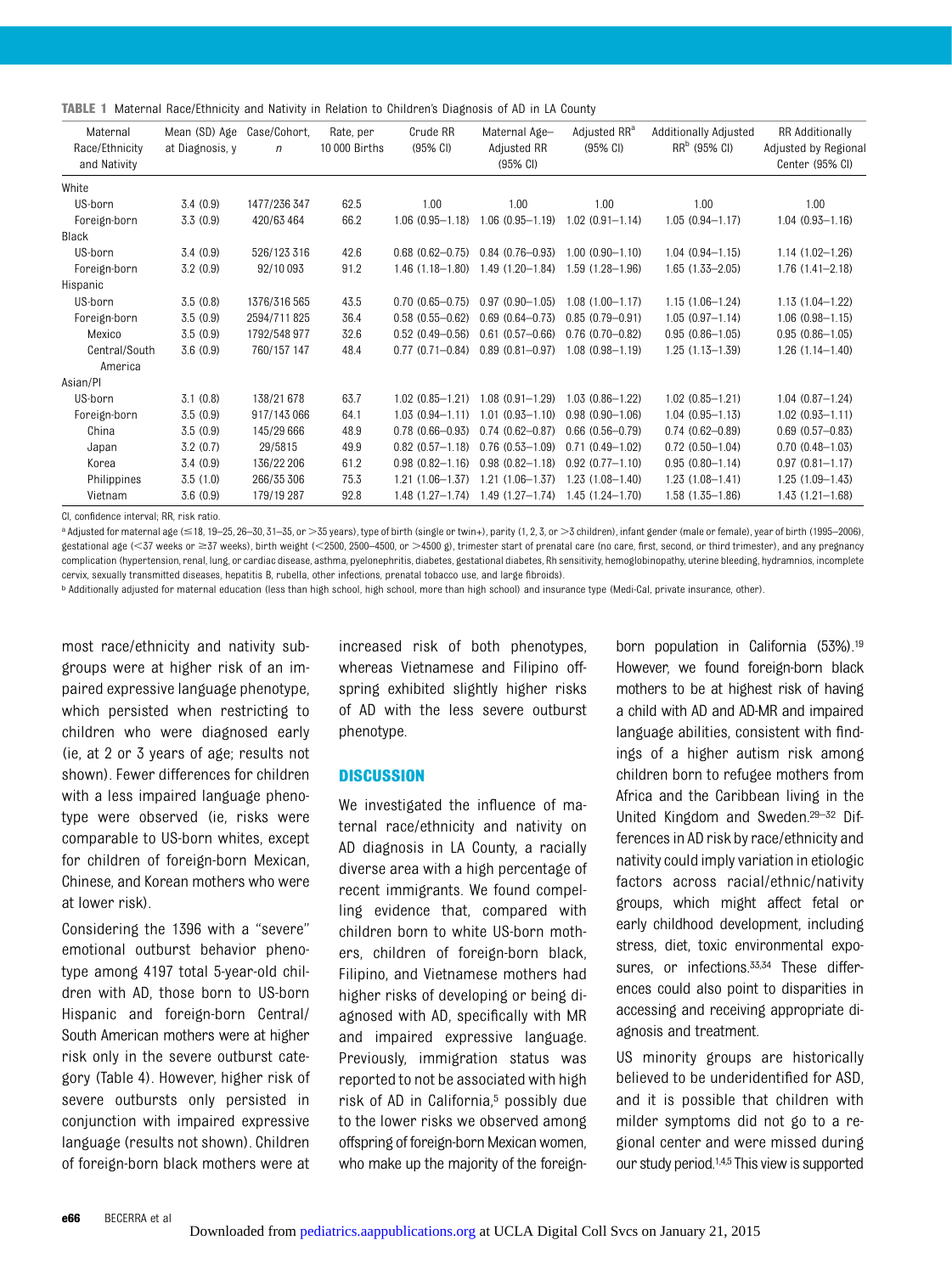TABLE 2 Maternal Race/Ethnicity and Nativity in Relation to Children's Diagnosis of AD-MR

| Maternal Race/Ethnicity<br>and Nativity | Mean (SD) Age<br>at Diagnosis, y | Case/Cohort,<br>$\eta$ | Rate, per<br>10 000<br><b>Births</b> | Crude RR<br>$(95% \text{ Cl})$ | Maternal Age-<br>Adjusted<br>RR (95% CI) | Adjusted RR <sup>a</sup><br>(95% CI) | Additionally<br>Adjusted<br>RR <sup>b</sup> (95% CI) | RR Additionally<br>Adjusted by Regional<br>Center (95% CI) |
|-----------------------------------------|----------------------------------|------------------------|--------------------------------------|--------------------------------|------------------------------------------|--------------------------------------|------------------------------------------------------|------------------------------------------------------------|
| White                                   |                                  |                        |                                      |                                |                                          |                                      |                                                      |                                                            |
| US-born                                 | 3.2(0.8)                         | 122/236 347            | 5.2                                  | 1.00                           | 1.00                                     | 1.00                                 | 1.00                                                 | 1.00                                                       |
| Foreign-born                            | 3.6(1.1)                         | 35/63 464              | 5.5                                  | $1.07(0.73 - 1.56)$            | $1.06(0.73 - 1.54)$                      | $1.06(0.73 - 1.55)$                  | $1.08(0.74 - 1.57)$                                  | $1.20(0.82 - 1.75)$                                        |
| <b>Black</b>                            |                                  |                        |                                      |                                |                                          |                                      |                                                      |                                                            |
| US-born                                 | 3.6(1.0)                         | 78/123 316             | 6.3                                  | $1.23(0.92 - 1.63)$            | $1.38(1.04 - 1.84)$                      | $1.42(1.06 - 1.90)$                  | $1.47(1.09 - 1.97)$                                  | $1.52(1.11 - 2.06)$                                        |
| Foreign-born                            | 3.4(0.9)                         | 13/10 093              | 12.9                                 | $2.49(1.41 - 4.42)$            | $2.50(1.41 - 4.42)$                      | $2.56(1.44 - 4.53)$                  | $2.67(1.50 - 4.74)$                                  | $2.63(1.44 - 4.78)$                                        |
| Hispanic                                |                                  |                        |                                      |                                |                                          |                                      |                                                      |                                                            |
| US-born                                 | 3.6(0.9)                         | 161/316 565            | 5.1                                  | $0.99(0.78 - 1.25)$            | $1.20(0.94 - 1.53)$                      | $1.30(1.02 - 1.66)$                  | $1.35(1.04 - 1.73)$                                  | $1.53(1.18 - 1.98)$                                        |
| Foreign-born                            | 3.6(0.9)                         | 281/711825             | 3.9                                  | $0.76(0.62 - 0.95)$            | $0.83(0.67 - 1.03)$                      | $0.91(0.73 - 1.14)$                  | $1.01(0.79 - 1.30)$                                  | $1.16(0.90 - 1.50)$                                        |
| Mexico                                  | 3.6(0.9)                         | 190/548 977            | 3.5                                  | $0.67$ $(0.53 - 0.84)$         | $0.71(0.56 - 0.89)$                      | $0.79(0.62 - 1.01)$                  | $0.94(0.70 - 1.26)$                                  | $1.04(0.77 - 1.41)$                                        |
| Central/South America                   | 3.7(0.9)                         | 86/157 147             | 5.5                                  | $1.06(0.80 - 1.40)$            | $1.11(0.84 - 1.46)$                      | $1.20(0.90 - 1.60)$                  | $1.42(1.03 - 1.96)$                                  | $1.66(1.20 - 2.28)$                                        |
| Asian/PI                                |                                  |                        |                                      |                                |                                          |                                      |                                                      |                                                            |
| US-born                                 | 3.6(1.1)                         | 14/21 678              | 6.5                                  | $1.25(0.72 - 2.18)$            | $.30(0.75 - 2.26)$                       | $1.31(0.75 - 2.27)$                  | 1.30 (0.75-2.27)                                     | $1.48(0.85 - 2.58)$                                        |
| Foreign-born                            | 3.6(0.9)                         | 102/143 066            | 7.1                                  | $1.38(1.06 - 1.80)$            | $.35(1.04 - 1.76)$                       | $1.36(1.04 - 1.77)$                  | $1.41(1.08 - 1.84)$                                  | $1.66$ $(1.26 - 2.18)$                                     |
| China                                   | 3.6(1.0)                         | 19/29 666              | 6.4                                  | $1.24(0.76 - 2.01)$            | $1.19(0.74 - 1.94)$                      | $1.19(0.73 - 1.93)$                  | $1.25(0.76 - 2.05)$                                  | $1.40(0.84 - 2.35)$                                        |
| Japan                                   | 3.7(0.3)                         | 2/5815                 | 3.4                                  | $0.67(0.16 - 2.69)$            | <b>NA</b>                                | <b>NA</b>                            | <b>NA</b>                                            | <b>NA</b>                                                  |
| Korea                                   | 3.0(0.5)                         | 6/22 206               | 2.7                                  | $0.52(0.23 - 1.19)$            | <b>NA</b>                                | <b>NA</b>                            | <b>NA</b>                                            | <b>NA</b>                                                  |
| Philippines                             | 3.8(1.0)                         | 35/35 306              | 9.9                                  | $1.92(1.32 - 2.80)$            | $1.90(1.31 - 2.77)$                      | $1.92(1.31 - 2.80)$                  | 1.98 (1.36-2.90)                                     | $2.27(1.54 - 3.34)$                                        |
| Vietnam                                 | 3.6(0.9)                         | 20/19 287              | 10.4                                 | $2.01(1.25 - 3.22)$            | $1.96(1.22 - 3.15)$                      | $1.96(1.22 - 3.16)$                  | $2.07(1.28 - 3.35)$                                  | $2.45(1.50 - 4.01)$                                        |

CI, confidence interval; NA, not applicable; RR, risk ratio.

a Adjusted for maternal age (≤18, 19–25, 26–30, 31–35, or >35 years), type of birth (single or twin+), parity (1, 2, 3, or >3 children), infant gender (male or female), year of birth (1995–2006), gestational age (<37 weeks or ≥37 weeks), birth weight (<2500, 2500-4500, or >4500 g), trimester start of prenatal care (no care, first, second, or third trimester), and any pregnancy complication (hypertension, renal, lung, or cardiac disease, asthma, pyelonephritis, diabetes, gestational diabetes, Rh sensitivity, hemoglobinopathy, uterine bleeding, hydramnios, incomplete cervix, sexually transmitted diseases, hepatitis B, rubella, other infections, prenatal tobacco use, and large fibroids).

b Additionally adjusted for maternal education (less than high school, high school, more than high school) and insurance type (Medi-Cal, private insurance, other).

by our finding that crude rates of AD in US-born Hispanics and black children were lower than in whites. However, when we assessed maternal race/ ethnicity subgroups by nativity and adjusted for well-known risk factors such as maternal age, similar or higher AD risks were estimated. SES and location of diagnosis may be related to environmental risk factors and may also be a source of identification and diagnosis variability. Adjustment for these factors changed a no-risk to a higher-risk estimate for US-born blacks and a lower risk to a no-risk estimate for children of Mexican-born mothers. Thus, ascertainment bias is possible, and improved early identification is needed in these 2 groups. Ascertainment bias is also supported by the observation that for more severe AD phenotypes that are more likely to prompt identification and treatment, such as the AD-MR and impaired language phenotypes of AD, the crude rates were indeed similar in US-born Hispanic, black, and white

children but higher after adjustment for risk factors. Language and cultural barriers (ie, low access to psychologists from minority groups, appropriately standardized and language-sensitive assessment instruments)35–<sup>38</sup> could also have caused underascertainment of AD or misclassification of language skills, a category in which children from all minority groups were at higher risk compared with those with US-born white mothers. Underutilization of formal health services was reported in Chinese and other Asian populations, and underdiagnosis of milder forms of AD at a young age was reported in black children.8,39–<sup>41</sup>

Information about AD incidence or prevalence in lower income countries in Africa,42 Latin America, and South East Asia43 is limited, although rates of ASD are reportedly increasing in Vietnam,<sup>44</sup> making it difficult to determine whether the observed AD risk reflects rates from country of origin or if it is a migratory phenomenon. Voluntary migration

involves physical relocation and is often preceded by uncertainty, with refugees sometimes facing life-threatening situations; after arriving, immigrants may end up in low-SES neighborhoods, becoming socially vulnerable. Women from Central American nations (Guatemala, El Salvador) who migrated seeking asylum in the 1980s may have a history of trauma from civil war, violence, and displacement.45–<sup>47</sup> Maternal life event stress and psychiatric disorders, possibly related to experiences of escaping wars and disasters, as well as nutritional deficiencies from famine, may be possible explanations for the increased risks observed in Central American, Vietnamese, and some African immigrant groups,48–<sup>53</sup> and are considered risk factors for lowfunctioning autism in offspring.54,55 Dietary factors such as folic acid and vitamin D deficiencies, common among US black and Hispanic women<sup>56,57</sup> and in women from Vietnam and the Philippines,<sup>58,59</sup> could explain some of the increased risk of AD and AD-MR.60–<sup>63</sup> In comparison, folic acid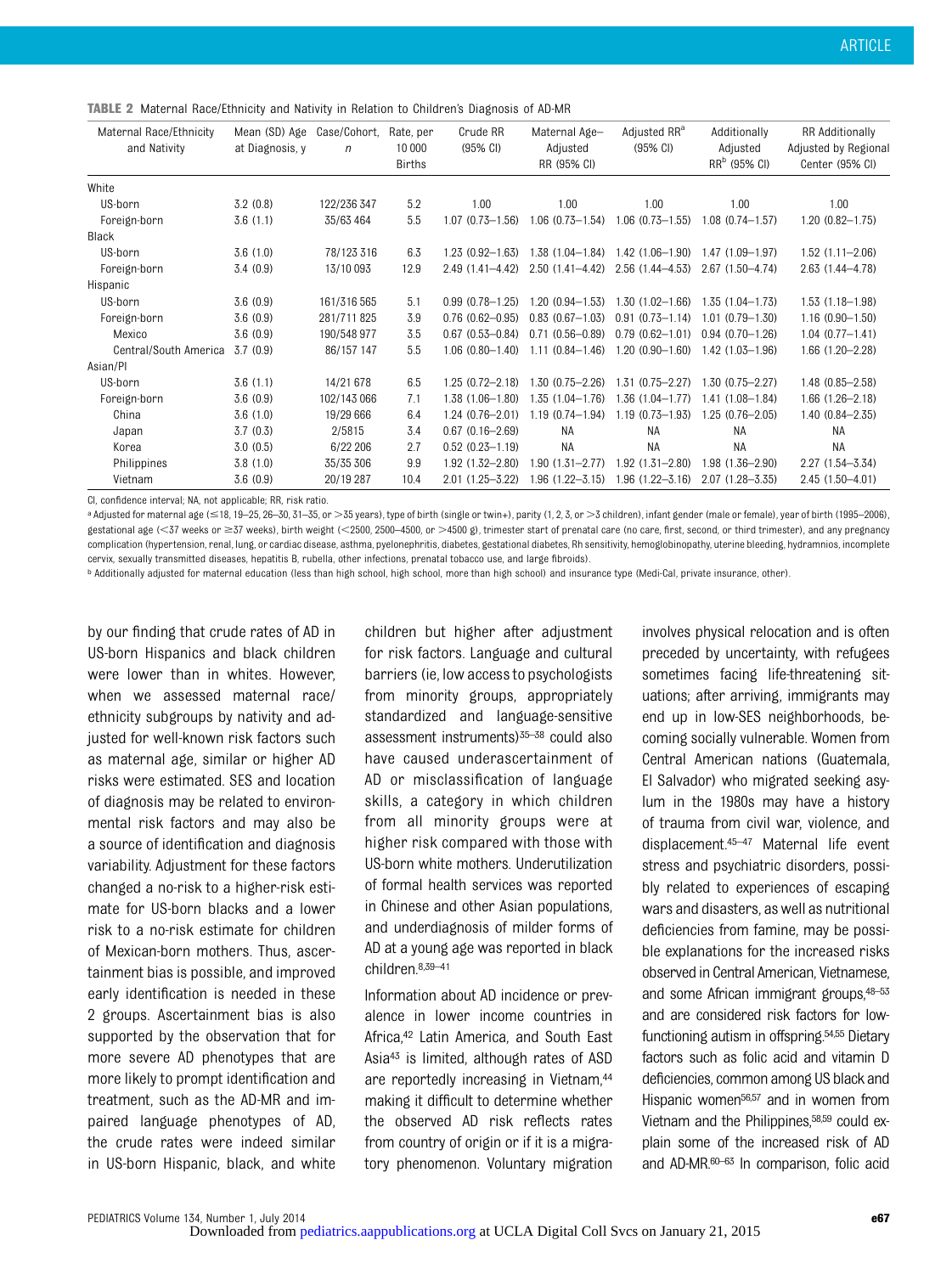| Maternal Race/Ethnicity |                |                            | Impaired Expressive Language   |                                                | Less-Impaired Expressive Language |                            |                                |                                                |  |  |
|-------------------------|----------------|----------------------------|--------------------------------|------------------------------------------------|-----------------------------------|----------------------------|--------------------------------|------------------------------------------------|--|--|
| and Nativity            | Case/Cohort, n | Rate, per<br>10 000 Births | Crude RR<br>$(95% \text{ Cl})$ | Adjusted RR <sup>a</sup><br>$(95% \text{ Cl})$ | Case/Cohort, n                    | Rate, per<br>10 000 Births | Crude RR<br>$(95% \text{ Cl})$ | Adjusted RR <sup>a</sup><br>$(95% \text{ Cl})$ |  |  |
| White                   |                |                            |                                |                                                |                                   |                            |                                |                                                |  |  |
| US-born                 | 349/197 992    | 17.6                       | 1.00                           | 1.00                                           | 509/197 992                       | 25.7                       | 1.00                           | 1.00                                           |  |  |
| Foreign-born            | 109/51 540     | 21.1                       | $1.16(0.94 - 1.44)$            | $1.24(1.00 - 1.54)$                            | 117/51 540                        | 22.7                       | $0.88$ $(0.72 - 1.08)$         | $0.91(0.74 - 1.11)$                            |  |  |
| Black                   |                |                            |                                |                                                |                                   |                            |                                |                                                |  |  |
| US-born                 | 189/103 643    | 18.2                       | $1.04(0.87 - 1.24)$            | $1.37(1.13 - 1.66)$                            | 106/103 643                       | 10.2                       | $0.40(0.32 - 0.49)$            | $0.84$ $(0.68 - 1.05)$                         |  |  |
| Foreign-born            | 38/8331        | 45.6                       | $2.55(1.83 - 3.57)$            | 2.76 (1.96-3.89)                               | 14/8331                           | 16.8                       | $0.65(0.38 - 1.11)$            | $0.90(0.53 - 1.54)$                            |  |  |
| Hispanic                |                |                            |                                |                                                |                                   |                            |                                |                                                |  |  |
| US-born                 | 429/250 825    | 17.1                       | $0.92(0.80 - 1.06)$            | $1.28(1.09 - 1.49)$                            | 309/250 825                       | 12.3                       | $0.48$ $(0.42 - 0.55)$         | $1.01$ $(0.86 - 1.19)$                         |  |  |
| Foreign-born            | 993/595 680    | 16.7                       | $0.95(0.84 - 1.07)$            | $1.36(1.17 - 1.57)$                            | 451/595 680                       | 7.6                        | $0.30(0.26 - 0.33)$            | $0.83$ $(0.71 - 0.97)$                         |  |  |
| Mexico                  | 700/460 141    | 15.2                       | $0.86(076 - 0.98)$             | $1.12(0.95 - 1.33)$                            | 301/460 141                       | 6.5                        | $0.25(0.22 - 0.29)$            | $0.78(0.64 - 0.95)$                            |  |  |
| Central/South           | 275/130 579    | 21.1                       | $1.18(1.01 - 1.39)$            | $1.57(1.31 - 1.89)$                            | 142/130 579                       | 10.9                       | $0.42$ (0.35-0.51)             | $1.03(0.84 - 1.28)$                            |  |  |
| America                 |                |                            |                                |                                                |                                   |                            |                                |                                                |  |  |
| Asian/Pl                |                |                            |                                |                                                |                                   |                            |                                |                                                |  |  |
| US-born                 | 42/16 886      | 24.9                       | $1.31(0.95 - 1.81)$            | $1.34(0.97 - 1.86)$                            | 42/16 886                         | 24.9                       | $0.97(0.71 - 1.33)$            | $1.01$ $(0.74 - 1.39)$                         |  |  |
| Foreign-born            | 348/115953     | 30.0                       | $1.65(1.42 - 1.91)$            | $1.58(1.35 - 1.84)$                            | 182/115 953                       | 15.7                       | $0.61(0.51 - 0.72)$            | $0.66$ $(0.55 - 0.79)$                         |  |  |
| China                   | 56/23 536      | 23.8                       | 1.28 (0.96-1.70)               | $1.06(0.78 - 1.42)$                            | 38/23 536                         | 16.1                       | $0.63$ $(0.45 - 0.87)$         | $0.61$ $(0.43 - 0.87)$                         |  |  |
| Japan                   | 13/4646        | 28.0                       | $1.51(0.87 - 2.63)$            | $1.34(0.75 - 2.40)$                            | 5/4646                            | 10.8                       | $0.42(0.17 - 1.01)$            | <b>NA</b>                                      |  |  |
| Korea                   | 54/17 766      | 30.4                       | $1.65(1.24 - 2.19)$            | $1.82(1.34 - 2.43)$                            | 20/17 766                         | 11.3                       | $0.44(0.28 - 0.68)$            | $0.52$ $(0.33 - 0.81)$                         |  |  |
| Philippines             | 94/28 901      | 32.5                       | $1.80(1.43 - 2.26)$            | $1.86(1.48 - 2.34)$                            | 55/28 901                         | 19.0                       | $0.74(0.56 - 0.98)$            | $0.82$ $(0.62 - 1.10)$                         |  |  |
| Vietnam                 | 73/16 070      | 45.4                       | 2.56 (1.99-3.30)               | 2.06 (1.58-2.70)                               | 34/16 070                         | 21.1                       | $0.82$ $(0.58 - 1.16)$         | $0.96(0.67 - 1.37)$                            |  |  |

TABLE 3 Maternal Race/Ethnicity and Nativity in Relation to Child's Diagnosis of AD by Expressive Language Skills at 5 Years of Age

CI, confidence interval; NA, not applicable; RR, risk ratio.

a Adjusted for maternal age (≤18, 19–25, 26–30, 31–35, or >35 years), type of birth (single or twin+), parity (1, 2, 3, or >3 children), infant gender (male or female), year of birth (1995–2006), gestational age (<37 weeks or ≥37 weeks), birth weight (<2500, 2500–4500, or >4500 g), trimester start of prenatal care (no care, first, second, or third trimester), any pregnancy complication (hypertension, renal, lung, or cardiac disease, asthma, pyelonephritis, diabetes, gestational diabetes, Rh sensitivity, hemoglobinopathy, uterine bleeding, hydramnios, incomplete cervix, sexually transmitted diseases, hepatitis B, rubella, other infections, prenatal tobacco use, and large fibroids), maternal education (less than high school, high school, more than high school), insurance type (Medi-Cal, private insurance, other), and regional center. Language information is presented for cases 5 years of age at evaluation; cohort is for 1995–2004 births,  $N = 1,340,850$ .

deficiency in pregnant women is less common in China's southern regions, from where a majority of US Chinese immigrants originate.64,65 Also, being born and raised in a foreign country may result in less immunity against local host country pathogens, increasing susceptibility to infections common in the United States. Maternal infections can affect fetal brain development, and some authors suggested that influenza and prolonged episodes of fever increase ASD risk.10,66–<sup>68</sup> This hypothesis may apply to Filipino mothers, of whom a large proportion (30%) are employed in health care–related occupations in which the risk of exposure to infections is high.69 Studying this common infection hypothesis in more depth, however, is necessary.

Contrary to Central/South American immigrants, children born to immigrant Mexican women were at similar riskto US-bornwhitesforAD andAD-MR.

These children were also at lower risk of being diagnosed with "less impaired" language, possibly suggesting underdiagnosis of milder forms of AD. Alternatively, AD differences favoring Mexican immigrants compared with US-born Hispanic Americans, despite similarly lower income and education, resemble the "Latina paradox" of healthier birth outcomes.70–<sup>72</sup> Evidence for a Latina paradox is supported by a higher adjusted risk of AD diagnosis among US-born Hispanics, who also had higher risks of more severe phenotypes, including MR, impaired language, and severe emotional outburst behaviors as also seen in an earlier report.73

Although the large and diverse LA population allowed us to assess AD risk in offspring of mothers who migrated from different regions of the world, a comparison with US-born women from the same backgrounds was limited due to smaller subgroup sample

size. Because the comparison group was US-born white women, differences inprevalencemay alsobedueto genetic variation according to race/ethnicity. The DDS counts of persons with autism likely underestimate the actual California population because it is estimated that 75% to 80% of the total population of persons in California with autism are enrolled in the developmental service system.74

Although our large sample size did not allow us to validate diagnoses, the diagnostic stability of AD is considered good within the studied age group (the diagnostic consistency for ASD between ages 2 and 9 years is 90%).22,75 Furthermore, our study included children with a diagnosis of AD, which is more likely to hold under DSM-5 criteria (sensitivity: 0.76) than other ASD groups (ie, Asperger syndrome; pervasive developmental disorder, not otherwise specified) (sensitivity: 0.25–0.28).21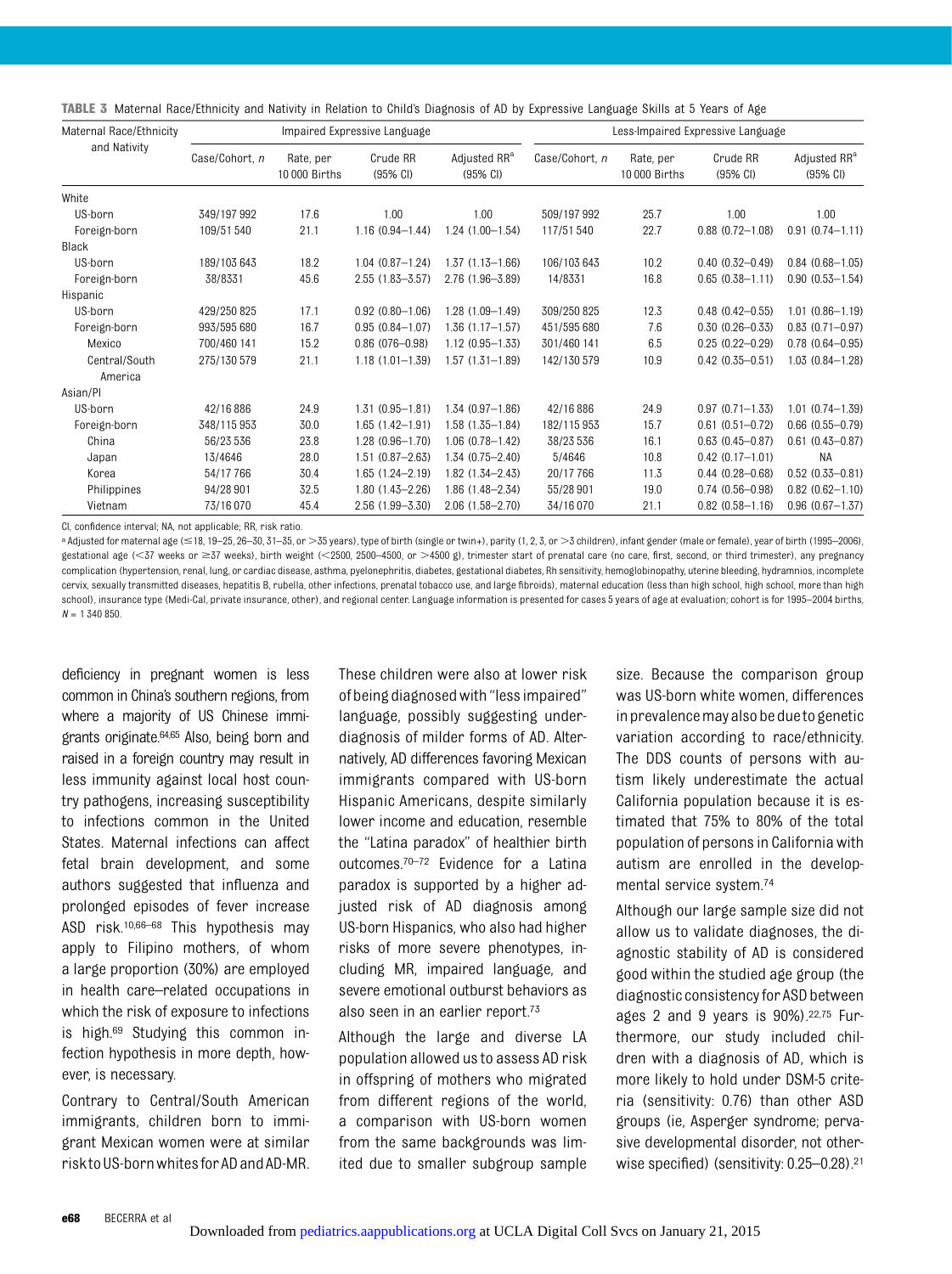TABLE 4 Maternal Race/Ethnicity and Nativity in Relation to Child's Diagnosis of AD With Severe or Less-Severe Emotional Outburst Behavior at 5 Years of Age

| Maternal Race/Ethnicity |                |                            | Severe Emotional Outbursts     |                                                | Less-Severe Emotional Outbursts |                            |                                |                                                |  |  |
|-------------------------|----------------|----------------------------|--------------------------------|------------------------------------------------|---------------------------------|----------------------------|--------------------------------|------------------------------------------------|--|--|
| and Nativity            | Case/Cohort, n | Rate, per<br>10 000 Births | Crude RR<br>$(95% \text{ Cl})$ | Adjusted RR <sup>a</sup><br>$(95% \text{ Cl})$ | Case/Cohort, n                  | Rate, per<br>10 000 Births | Crude RR<br>$(95% \text{ Cl})$ | Adjusted RR <sup>a</sup><br>$(95% \text{ Cl})$ |  |  |
| White                   |                |                            |                                |                                                |                                 |                            |                                |                                                |  |  |
| US-born                 | 272/197 992    | 13.7                       | 1.00                           | 1.00                                           | 586/197 992                     | 29.6                       | 1.00                           | 1.00                                           |  |  |
| Foreign-born            | 66/51 540      | 12.8                       | $0.93(0.71 - 1.22)$            | $0.98$ $(0.74 - 1.28)$                         | 154/51 540                      | 29.9                       | $0.98(0.82 - 1.17)$            | $1.04(0.87 - 1.24)$                            |  |  |
| Black                   |                |                            |                                |                                                |                                 |                            |                                |                                                |  |  |
| US-born                 | 84/103 643     | 8.1                        | $0.59(0.46 - 0.75)$            | $0.93(0.72 - 1.20)$                            | 209/103 643                     | 20.2                       | $0.68$ $(0.58 - 0.80)$         | $1.10(0.93 - 1.31)$                            |  |  |
| Foreign-born            | 17/8331        | 20.4                       | $1.49(0.91 - 2.43)$            | $1.72(1.03 - 2.86)$                            | 34/8331                         | 40.8                       | 1.38 (0.96-1.92)               | $1.63(1.15 - 2.31)$                            |  |  |
| Hispanic                |                |                            |                                |                                                |                                 |                            |                                |                                                |  |  |
| US-born                 | 279/250 825    | 11.1                       | $0.81(0.69 - 0.96)$            | $1.29(1.07 - 1.55)$                            | 453/250 825                     | 18.1                       | $0.58$ $(0.51 - 0.65)$         | $0.99(0.86 - 1.13)$                            |  |  |
| Foreign-born            | 508/595 680    | 8.5                        | $0.62$ $(0.54 - 0.72)$         | $1.10(0.92 - 1.32)$                            | 925/595 680                     | 15.5                       | $0.52$ $(0.47 - 0.58)$         | $1.01(0.89 - 1.15)$                            |  |  |
| Mexico                  | 345/460 141    | 7.5                        | $0.55(0.47 - 0.64)$            | $0.93(0.75 - 1.16)$                            | 649/460 141                     | 14.1                       | $0.48(0.43 - 0.53)$            | $0.89(0.77-1.04)$                              |  |  |
| Central/South           | 160/130 579    | 12.2                       | $0.89$ $(0.73 - 1.08)$         | $1.47(1.17 - 1.85)$                            | 253/130 579                     | 19.4                       | $0.65(0.56 - 0.75)$            | $1.12(0.94 - 1.32)$                            |  |  |
| America                 |                |                            |                                |                                                |                                 |                            |                                |                                                |  |  |
| Asian/Pl                |                |                            |                                |                                                |                                 |                            |                                |                                                |  |  |
| US-born                 | 26/16 886      | 15.4                       | $1.12(0.75 - 1.68)$            | $1.18(0.79 - 1.77)$                            | 57/16 886                       | 33.8                       | $1.14(0.87 - 1.50)$            | $1.11(0.84 - 1.46)$                            |  |  |
| Foreign-born            | 144/115 953    | 12.4                       | $0.90(0.74 - 1.11)$            | $0.97(0.78 - 1.19)$                            | 383/115 953                     | 33                         | $1.12(0.98 - 1.27)$            | $1.07(0.93 - 1.22)$                            |  |  |
| China                   | 25/23 536      | 10.6                       | $0.77(0.51 - 1.16)$            | $0.71(0.46 - 1.11)$                            | 68/23 536                       | 28.9                       | $0.98$ $(0.76 - 1.25)$         | $0.79(0.61 - 1.03)$                            |  |  |
| Japan                   | 3/4646         | 6.5                        | $0.47(0.15 - 1.47)$            | <b>NA</b>                                      | 15/4646                         | 32.3                       | $1.09(0.65 - 1.82)$            | $0.84$ $(0.48 - 1.45)$                         |  |  |
| Korea                   | 22/17 766      | 12.4                       | $0.90(0.58 - 1.39)$            | $1.13(0.73 - 1.76)$                            | 51/17 766                       | 28.7                       | $0.97$ $(0.73 - 1.29)$         | $0.99(0.74 - 1.33)$                            |  |  |
| Philippines             | 40/28 901      | 13.8                       | $1.01(0.72 - 1.40)$            | $1.11(0.79 - 1.55)$                            | 108/28 901                      | 37.4                       | $1.26$ $(1.03 - 1.55)$         | $1.29(1.05 - 1.59)$                            |  |  |
| Vietnam                 | 29/16 070      | 18                         | $1.31(0.89 - 1.93)$            | $1.22(0.81 - 1.84)$                            | 78/16 070                       | 48.5                       | 1.64 (1.29-2.08)               | $1.53(1.19 - 1.96)$                            |  |  |

CI, confidence interval; NA, not applicable; RR, risk ratio.

<sup>a</sup> Adjusted for maternal age (≤18, 19–25, 26–30, 31–35, or >35 years), type of birth (single or twin+), parity (1, 2, 3, or >3 children), infant gender (male or female), year of birth (1995–2006), gestational age (<37 weeks or ≥37 weeks), birth weight (<2500, 2500–4500, or >4500 g), trimester start of prenatal care (no care, first, second, or third trimester), any pregnancy complication (hypertension, renal, lung, or cardiac disease, asthma, pyelonephritis, diabetes, gestational diabetes, Rh sensitivity, hemoglobinopathy, uterine bleeding, hydramnios, incomplete cervix, sexually transmitted diseases, hepatitis B, rubella, other infections, prenatal tobacco use, and large fibroids), maternal education (less than high school, high school, more than high school), insurance type (Medi-Cal, private insurance, other), and regional center. Behavioral information is presented for cases 5 years of age at evaluation; cohort is for 1995-2004 births,  $N = 1,340,850$ .

Expressive language skills and socialemotional behavior assessment partially relied on caregiver report. Although the parent interview is considered to be critical given the challenges of direct observation of the child for diagnostically assessing language and behavior,24 it might be hampered by the parent's ability to understand and report such observations accurately.

#### **CONCLUSIONS**

Our results underscore the importance of ASD research in diverse racial/ethnic populations that considers nativity to inform clinical practice. Systematic exploration of risk and protective factors related to living circumstances before and after migration is sorely needed and may lead to clinical and public health interventions (ie, mental health, environmental, or dietary interventions). Exploring infections and immunologic profiles across immigrant subgroups, their exposures to stress and environmental factors, as well as the role of acculturation and adoption of the new culture's diet may be particularly important and informative. Equally important is the need to improve quality of and access to health care for diverse populations to improve autism diagnoses and timeliness of treatment.

#### REFERENCES

- 1. Baio J. Prevalence of autism spectrum disorders—Autism and Developmental Disabilities Monitoring Network, 14 sites, United States, 2008. MMWR Surveill Summ. 2012;61  $(3) \cdot 1 - 19$
- 2. Developmental Disabilities Monitoring Network Surveillance Year 2010 Principal Investigators. Prevalence of autism spectrum disorder among children aged 8 years— Autism and Developmental Disabilities Moni-

toring Network, 11 sites, United States, 2010. MMWR Surveill Summ. 2002;2014(63 suppl 2): 1–21

- 3. American Psychiatric Association. Diagnostic and Statistical Manual of Mental Disorders. 4th ed, text revision. Washington, DC: American Psychiatric Association; 2000
- 4. Pedersen A, Pettygrove S, Meaney FJ, et al. Prevalence of autism spectrum disorders in Hispanic and non-Hispanic white children.

Pediatrics. 2012;129(3). Available at: [www.](http://www.pediatrics.org/cgi/content/full/129/3/e629) [pediatrics.org/cgi/content/full/129/3/e629](http://www.pediatrics.org/cgi/content/full/129/3/e629)

- 5. Croen LA, Grether JK, Selvin S. Descriptive epidemiology of autism in a California population: who is at risk? J Autism Dev Disord. 2002;32(3):217–224
- 6. Cuccaro ML, Brinkley J, Abramson RK, Hall A, Wright HH, Hussman JP, Gilbert JR, Pericak-Vance MA. Autism in African American Families: Clinical-Phenotypic Findings.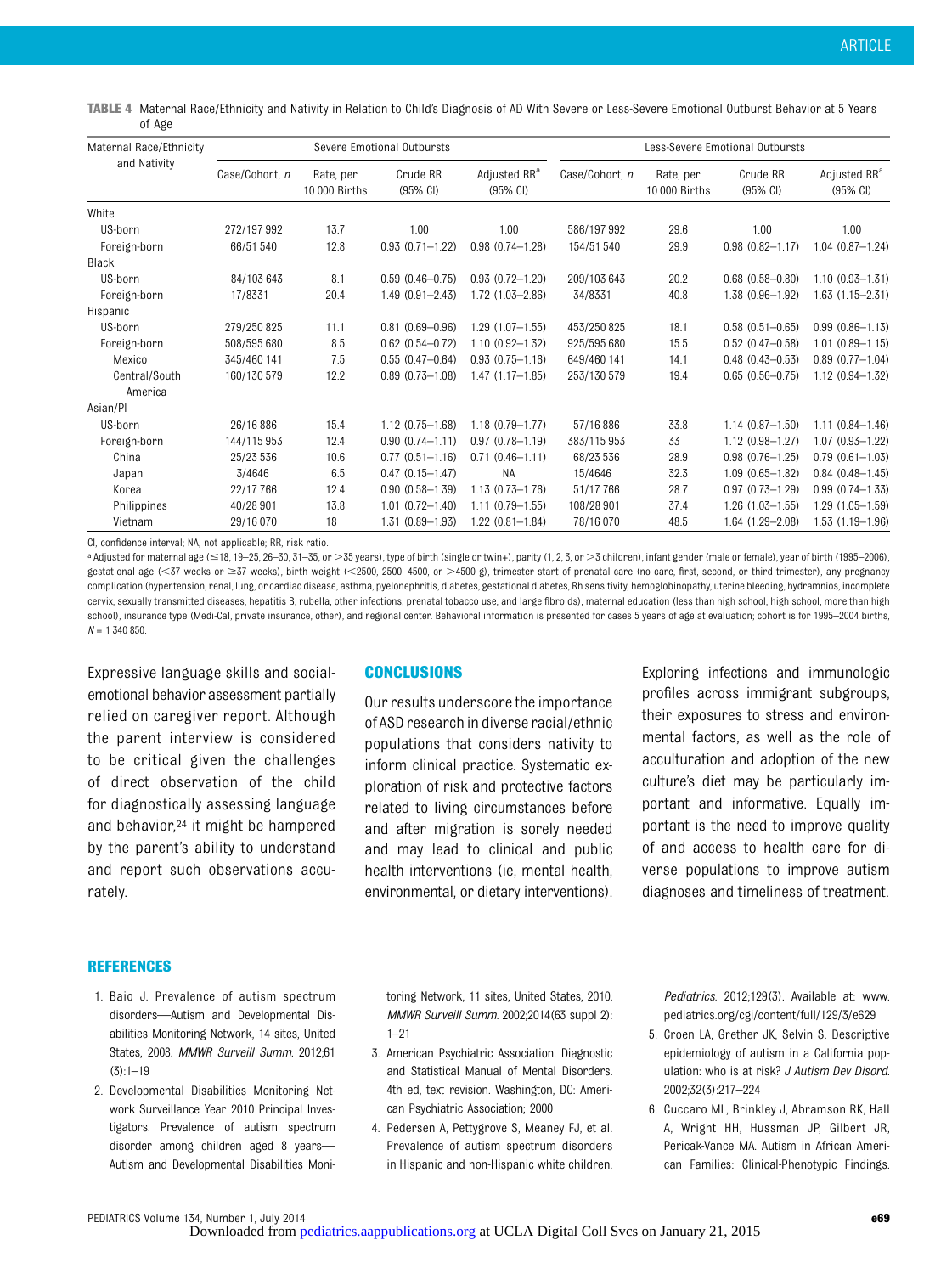Am J Med Genet. 2007; Part B 144B:1022– 1026

- 7. Chaidez V, Hansen RL, Hertz-Picciotto I. Autism spectrum disorders in Hispanics and non-Hispanics. Autism. 2012;16(4):381–397
- 8. Jarquin VG, Wiggins LD, Schieve LA, Van Naarden-Braun K. Racial disparities in community identification of autism spectrum disorders over time: Metropolitan Atlanta, Georgia, 2000-2006. J Dev Behav Pediatr. 2011;32(3):179–187
- 9. Courchesne E, Yeung-Courchesne R, Press GA, Hesselink JR, Jernigan TL. Hypoplasia of cerebellar vermal lobules VI and VII in autism. N Engl J Med. 1988;318(21):1349–1354
- 10. Gardener H, Spiegelman D, Buka SL. Prenatal risk factors for autism: comprehensive meta-analysis. Br J Psychiatry. 2009; 195(1):7–14
- 11. Stoner R, Chow ML, Boyle MP, et al. Patches of disorganization in the neocortex of children with autism. N Engl J Med. 2014;370 (13):1209–1219
- 12. Kolevzon A, Gross R, Reichenberg A. Prenatal and perinatal risk factors for autism: a review and integration of findings. Arch Pediatr Adolesc Med. 2007;161(4):326–333
- 13. Hjern A. Migration and public health: health in Sweden. The National Public Health Report 2012. Chapter 13. Scand J Public Health. 2012;40(9 suppl):255–267
- 14. Hamilton TG, Hummer RA. Immigration and the health of U.S. black adults: does country of origin matter? Soc Sci Med 1982. 2011;73(10):1551–1560
- 15. Urban Institute. Children of immigrants: facts and figures. 2006. Available at: [www.](http://www.urban.org/publications/900955.html) [urban.org/publications/900955.html](http://www.urban.org/publications/900955.html). Accessed May 8, 2013
- 16. Rastogi S, Johnson TD, Hoeffel EM, Drewery MPJ. The Black Population: 2010. US Census Bureau; 2011. Available at: [www.census.](http://www.census.gov/prod/cen2010/briefs/c2010br-06.pdf) [gov/prod/cen2010/briefs/c2010br-06.pdf.](http://www.census.gov/prod/cen2010/briefs/c2010br-06.pdf) Accessed May 7, 2013
- 17. US Census Bureau. Hispanic Americans by the numbers. Available at: [www.infoplease.](http://www.infoplease.com/spot/hhmcensus1.html) [com/spot/hhmcensus1.html](http://www.infoplease.com/spot/hhmcensus1.html). Accessed May 8, 2013
- 18. US Census Bureau. Los Angeles County QuickFacts. Available at: [http://quickfacts.](http://quickfacts.census.gov/qfd/states/06/06037.html) [census.gov/qfd/states/06/06037.html](http://quickfacts.census.gov/qfd/states/06/06037.html). Accessed July 10, 2013
- 19. Johnson H, Cuellar Mejia M. Immigrants in California. San Francisco, CA: Public Policy Institute of California; 2013. Available at: [www.ppic.org/main/publication\\_show.asp?](http://www.ppic.org/main/publication_show.asp?i=258) [i=258](http://www.ppic.org/main/publication_show.asp?i=258). Accessed November 25, 2012
- 20. Los Angeles Almanac. Language spoken at home by Los Angeles communities. 2000. Available at: [www.laalmanac.com/LA/la10b.](http://www.laalmanac.com/LA/la10b.htm) [htm](http://www.laalmanac.com/LA/la10b.htm). Accessed July 22, 2013
- 21. McPartland JC, Reichow B, Volkmar FR. Sensitivity and specificity of proposed DSM-5 diagnostic criteria for autism spectrum disorder. J Am Acad Child Adolesc Psychiatry. 2012;51(4):368–383
- 22. California Department of Developmental Services. Autism spectrum disorders: changes in the California caseload, an update: June 1987–June 2007. Available at: [www.dds.ca.gov/Autism/Home.cfm.](http://www.dds.ca.gov/Autism/Home.cfm) Accessed October 23, 2011
- 23. State of California Department of Developmental Services. Diagnostic information and instruments. 1986. Available at: [www.](http://www.dds.ca.gov/FactsStats/Diagnostic_Main.cfm) [dds.ca.gov/FactsStats/Diagnostic\\_Main.cfm.](http://www.dds.ca.gov/FactsStats/Diagnostic_Main.cfm) Accessed October 23, 2011
- 24. California Department of Developmental Services. Autism spectrum disorders: best practice guidelines for screening, diagnosis and assessment. 2002. Available at: [www.dds.ca.gov/Autism/docs/ASD\\_Best\\_](http://www.dds.ca.gov/Autism/docs/ASD_Best_Practice2002.pdf) [Practice2002.pdf.](http://www.dds.ca.gov/Autism/docs/ASD_Best_Practice2002.pdf) Accessed October 23, 2011
- 25. US Department of Health and Human Services; Centers for Disease Control and Prevention; National Center for Chronic Disease Prevention and Health Promotion. Registry Plus, a suite of publicly available software programs for collecting and processing cancer registry data. 2010. Available at: [www.cdc.gov/cancer/npcr/](http://www.cdc.gov/cancer/npcr/). Accessed November 15, 2010
- 26. Becerra TA, Wilhelm M, Olsen J, Cockburn M, Ritz B. Ambient air pollution and autism in Los Angeles County, California. Environ Health Perspect. 2013;121(3):380–386
- 27. American Psychiatric Association. Intellectual disability. 2013. Available at: [www.dsm5.org/](http://www.dsm5.org/Documents/Intellectual%20Disability%20Fact%20Sheet.pdf) [Documents/Intellectual%20Disability%20Fact](http://www.dsm5.org/Documents/Intellectual%20Disability%20Fact%20Sheet.pdf) [%20Sheet.pdf](http://www.dsm5.org/Documents/Intellectual%20Disability%20Fact%20Sheet.pdf). Accessed February 13, 2014
- 28. Ritz B, Wilhelm M, Hoggatt KJ, Ghosh JKC. Ambient air pollution and preterm birth in the environment and pregnancy outcomes study at the University of California, Los Angeles. Am J Epidemiol. 2007;166(9):1045– 1052
- 29. Gillberg C, Steffenburg S,, Börjesson B, Andersson L. Infantile autism in children of immigrant parents: a population-based study from Göteborg, Sweden. Br J Psychiatry. 1987;150(6):856–858
- 30. Keen DV, Reid FD, Arnone D. Autism, ethnicity and maternal immigration. Br J Psychiatry. 2010;196(4):274–281
- 31. Magnusson C, Rai D, Goodman A, et al. Migration and autism spectrum disorder: population-based study. Br J Psychiatry. 2012;201(2):109–115
- 32. Barnevik-Olsson M, Gillberg C, Fernell E. Prevalence of autism in children born to Somali parents living in Sweden: a brief

report. Dev Med Child Neurol. 2008;50(8): 598–601

- 33. Miyake K, Hirasawa T, Koide T, Kubota T. Epigenetics in autism and other neurodevelopmental diseases. Neurodegener Dis. 2012;724:91–98
- 34. Woods R, LaSalle JM. Epigenetic epidemiology of autism and other neurodevelopmental disorders. In: Michels KB, ed. Epigenetic Epidemiology. Netherlands: Springer Netherlands; 2012:321–342. Available at: [http://link.](http://link.springer.com/chapter/10.1007/978-94-007-2495-2_17) [springer.com/chapter/10.1007/978-94-007-](http://link.springer.com/chapter/10.1007/978-94-007-2495-2_17) [2495-2\\_17.](http://link.springer.com/chapter/10.1007/978-94-007-2495-2_17) Accessed May 7, 2013
- 35. Michalski D, Mulvey T, Kohout J. 2008 APA Survey of Psychology Health Service Providers. 2010. Available at: [www.apa.org/](http://www.apa.org/workforce/publications/08-hsp/index.aspx) [workforce/publications/08-hsp/index.aspx](http://www.apa.org/workforce/publications/08-hsp/index.aspx). Accessed May 22, 2013
- 36. Lord C, Rutter M, Goode S, et al. Autism diagnostic observation schedule: a standardized observation of communicative and social behavior. J Autism Dev Disord. 1989;19 (2):185–212
- 37. Lord C, Risi S, Lambrecht L, et al. The Autism Diagnostic Observation Schedule-Generic: a standard measure of social and communication deficits associated with the spectrum of autism. J Autism Dev Disord. 2000;30 (3):205–223
- 38. McInnes LA, González PJ, Manghi ER, et al. A genetic study of autism in Costa Rica: multiple variables affecting IQ scores observed in a preliminary sample of autistic cases. BMC Psychiatry. 2005;5(1):1–11
- 39. Yeargin-Allsopp M, Rice C, Karapurkar T, Doernberg N, Boyle C, Murphy C. Prevalence of autism in a US metropolitan area. JAMA. 2003;289(1):49–55
- 40. Chung I. Changes in the sociocultural reality of Chinese immigrants: challenges and opportunities in help-seeking behaviour. Int J Soc Psychiatry. 2010;56(4):436–447
- 41. Yamashiro G, Matsuoka JK. Help-seeking among Asian and Pacific Americans: a multiperspective analysis. Soc Work. 1997;42 (2):176–186
- 42. Bakare MO, Munir KM. Autism spectrum disorders (ASD) in Africa: a perspective. Afr J Psychiatry (Johannesbg). 2011;14(3):208– 210
- 43. Elsabbagh M, Divan G, Koh Y-J, et al. Global prevalence of autism and other pervasive developmental disorders. Autism Res. 2012; 5(3):160–179
- 44. Yi Y. Children with autism on the rise in Vietnam. 2013. Available at: [http://news.](http://news.xinhuanet.com/english/health/2013-03/14/c_132234027.htm) [xinhuanet.com/english/health/2013-03/14/](http://news.xinhuanet.com/english/health/2013-03/14/c_132234027.htm) [c\\_132234027.htm](http://news.xinhuanet.com/english/health/2013-03/14/c_132234027.htm). Accessed April 21, 2013
- 45. Smith J. Guatemala: economic migrants replace political refugees. Migration Information Source. April 1, 2006. Available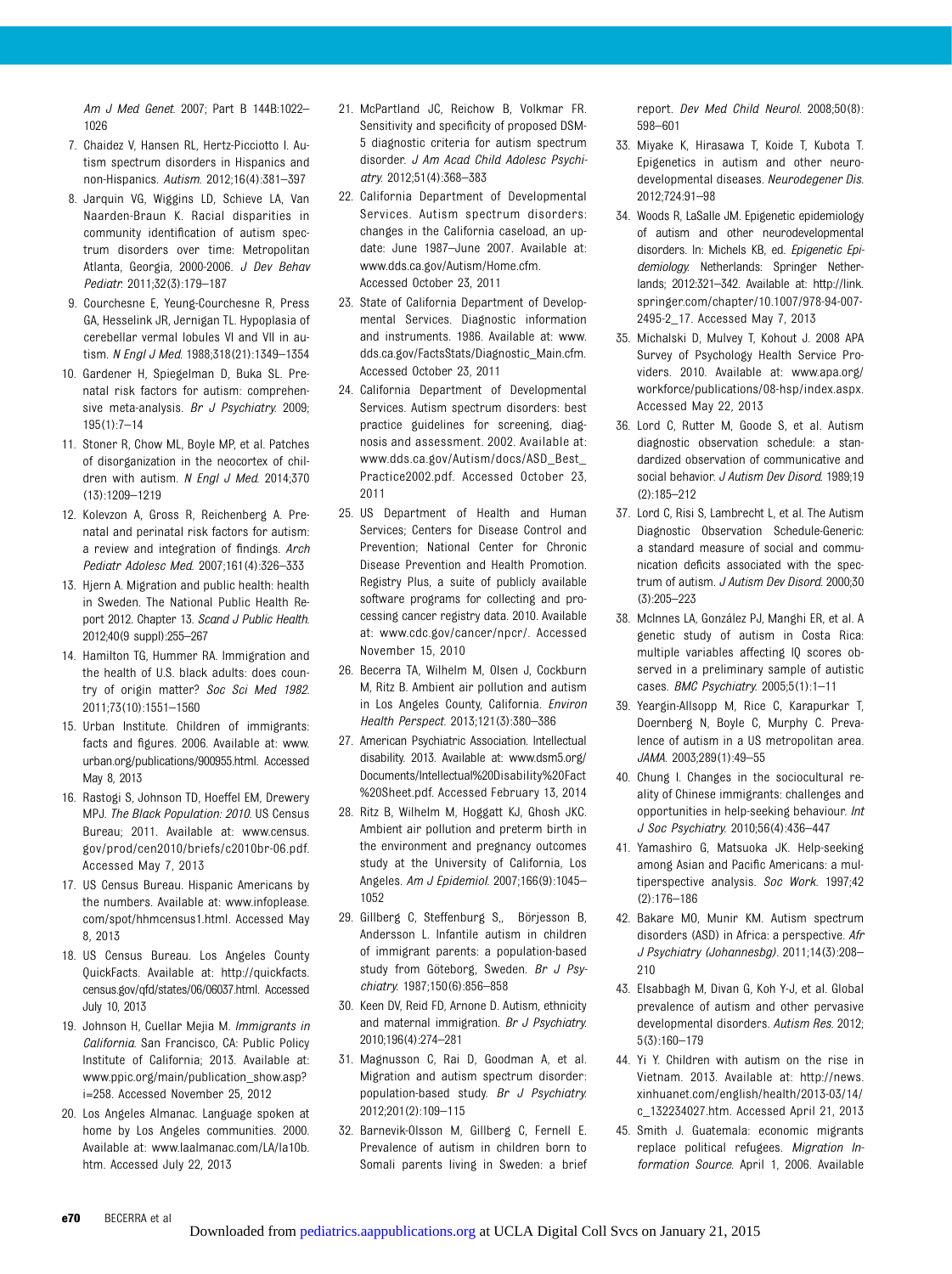at: [www.migrationinformation.org/Pro](http://www.migrationinformation.org/Profiles/display.cfm?ID=392)files/ [display.cfm?ID=392](http://www.migrationinformation.org/Profiles/display.cfm?ID=392). Accessed April 24, 2013

- 46. Terrazas A. Salvadoran immigrants in the United States. Migration Information Source. January 5, 2010. Available at: [www.migratio](http://www.migrationinformation.org/usfocus/display.cfm?ID=765)[ninformation.org/usfocus/display.cfm?ID=765.](http://www.migrationinformation.org/usfocus/display.cfm?ID=765) Accessed May 14, 2013
- 47. Gammage S. El Salvador: despite end to civil war, emigration continues. Migration Information Source. July 26, 2007. Available at: [www.migrationinformation.org/Pro](http://www.migrationinformation.org/Profiles/display.cfm?ID=636)files/ [display.cfm?ID=636](http://www.migrationinformation.org/Profiles/display.cfm?ID=636). Accessed April 24, 2013
- 48. Campagna AM, Settgast AM, Walker PF, DeFor TA, Campagna EJ, Plotnikoff GA. Effect of country of origin, age, and body mass index on prevalence of vitamin D deficiency in a US immigrant and refugee population. Mayo Clin Proc. 2013;88(1):31–37
- 49. Pfortmueller CA, Graf F, Tabbara M, Lindner G, Zimmermann H, Exadaktylos AK. Acute health problems in African refugees: ten years' experience in a Swiss emergency department. Wien Klin Wochenschr. 2012; 124(17–18):647–652
- 50. Jaranson JM, Butcher J, Halcon L, et al. Somali and Oromo refugees: correlates of torture and trauma history. Am J Public Health. 2004;94(4):591–598
- 51. Lindert J, Ehrenstein OS von, Priebe S, Mielck A, Brähler E. Depression and anxiety in labor migrants and refugees—a systematic review and meta-analysis. Soc Sci Med 1982. 2009;69(2):246–257
- 52. Hinton WL, Chen YC, Du N, et al. DSM-III-R disorders in Vietnamese refugees: prevalence and correlates. J Nerv Ment Dis. 1993; 181(2):113–122
- 53. Wagner J, Burke G, Kuoch T, Scully M, Armeli S, Rajan TV. Trauma, healthcare access, and health outcomes among Southeast Asian refugees in Connecticut. J Immigr Minor Health. 2013;15(6):1065–1072
- 54. Roberts AL, Lyall K, Rich-Edwards JW, Ascherio A, Weisskopf MG. Association of maternal exposure to childhood abuse with elevated risk for autism in offspring. JAMA Psychiatry. 2013;70(5):508–515
- 55. Yirmiya N, Shaked M. Psychiatric disorders in parents of children with autism: a metaanalysis. J Child Psychol Psychiatry. 2005;46 (1):69–83
- 56. Yetley EA. Assessing the vitamin D status of the US population. Am J Clin Nutr. 2008;88 (2):558S–564S
- 57. Grant WB, Peiris AN. Possible role of serum 25-hydroxyvitamin D in black-white health disparities in the United States. J Am Med Dir Assoc. 2010;11(9):617–628
- 58. Cavalli-Sforza T. Effectiveness of weekly iron-folic acid supplementation to prevent and control anemia among women of reproductive age in three Asian countries: development of the master protocol and implementation plan. Nutr Rev. 2005;63(12 pt 2):S77–S80
- 59. Smitasiri S, Solon FS. Implementing preventive iron-folic acid supplementation among women of reproductive age in some Western Pacific countries: possibilities and challenges. Nutr Rev. 2005;63(12 pt 2):S81– S86
- 60. Schmidt RJ, Tancredi DJ, Ozonoff S, et al. Maternal periconceptional folic acid intake and risk of autism spectrum disorders and developmental delay in the CHARGE (CHildhood Autism Risks from Genetics and Environment) case-control study. Am J Clin Nutr. 2012;96(1):80–89
- 61. Surén PRC, Roth C, Bresnahan M, et al. Association between maternal use of folic acid supplements and risk of autism spectrum disorders in children. JAMA. 2013;309 (6):570–577
- 62. Kočovská E, Fernell E, Billstedt E, Minnis H, Gillberg C. Vitamin D and autism: clinical review. Res Dev Disabil. 2012;33(5):1541– 1550
- 63. Yang Q-H, Carter HK, Mulinare J, Berry RJ, Friedman JM, Erickson JD. Race-ethnicity differences in folic acid intake in women of childbearing age in the United States after folic acid fortification: findings from the National Health and Nutrition Examination Survey, 2001-2002. Am J Clin Nutr. 2007;85(5):1409–1416
- 64. Skeldon R. Migration from China. J Int Aff. 1996;49(2):434
- 65. Ren A, Zhang L, Hao L, Li Z, Tian Y, Li Z. Comparison of blood folate levels among pregnant Chinese women in areas with high and low prevalence of neural tube defects. Public Health Nutr. 2007;10(8):762–768
- 66. Zerbo O, Iosif A-M, Walker C, Ozonoff S, Hansen RL, Hertz-Picciotto I. Is maternal influenza or fever during pregnancy associated with autism or developmental delays? Results from the CHARGE (CHildhood Autism Risks from Genetics and Environment) study. J Autism Dev Disord. 2013;43(1):25–33
- 67. Atladóttir HÓ, Henriksen TB, Schendel DE, Parner ET. Autism after infection, febrile episodes, and antibiotic use during pregnancy: an exploratory study. Pediatrics. 2012;130(6). Available at: [www.pediatrics.](http://www.pediatrics.org/cgi/content/full/130/6/e1447) [org/cgi/content/full/130/6/e1447](http://www.pediatrics.org/cgi/content/full/130/6/e1447)
- 68. Patterson PH. Immune involvement in schizophrenia and autism: etiology, pathology and animal models. Behav Brain Res. 2009;204(2):313–321
- 69. Terrazas A. Filipino immigrants in the United States. Migration Information Source. April 7, 2010. Available at: [http://migratio](http://migrationinformation.org/USfocus/display.cfm?id=694#13)[ninformation.org/USfocus/display.cfm?](http://migrationinformation.org/USfocus/display.cfm?id=694#13) [id=694#13.](http://migrationinformation.org/USfocus/display.cfm?id=694#13) Accessed July 22, 2013
- 70. Acevedo-Garcia D, Soobader M-J, Berkman LF. Low birthweight among US Hispanic/ Latino subgroups: the effect of maternal foreign-born status and education. Soc Sci Med 1982. 2007;65(12):2503–2516
- 71. Flores MES, Simonsen SE, Manuck TA, Dyer JM, Turok DK. The "Latina epidemiologic paradox": contrasting patterns of adverse birth outcomes in U.S.-born and foreignborn Latinas. Womens Health Issues. 2012; 22(5):e501–e507
- 72. Romero CX, Duke JK, Dabelea D, Romero TE, Ogden LG. Does the epidemiologic paradox hold in the presence of risk factors for low birth weight infants among Mexican-born women in Colorado? J Health Care Poor Underserved. 2012;23(2):604–614
- 73. Schieve LA, Boulet SL, Blumberg SJ, et al. Association between parental nativity and autism spectrum disorder among US-born non-Hispanic white and Hispanic children, 2007 National Survey of Children's Health. Disabil Health J. 2012;5(1):18–25
- 74. Croen LA, Grether JK, Hoogstrate J, Selvin S. The changing prevalence of autism in California. J Autism Dev Disord. 2002;32(3):207–215
- 75. Lord C, Risi S, DiLavore PS, Shulman C, Thurm A, Pickles A. Autism from 2 to 9 years of age. Arch Gen Psychiatry. 2006;63(6):694–701

#### (Continued from first page)

FINANCIAL DISCLOSURE: The authors have indicated they have no financial relationships relevant to this article to disclose.

FUNDING: This research was sponsored by the University of California Los Angeles (UCLA) Graduate Division, the California Center for Population Research, UCLA, supported by infrastructure grant R24HD041022 from the Eunice Kennedy Shriver National Institute of Child Health and Human Development and by NIEHS of the National Institutes of Health under award number R21ES022389. Funded by the National Institutes of Health (NIH).

POTENTIAL CONFLICT OF INTEREST: The authors have indicated they have no potential conflicts of interest to disclose.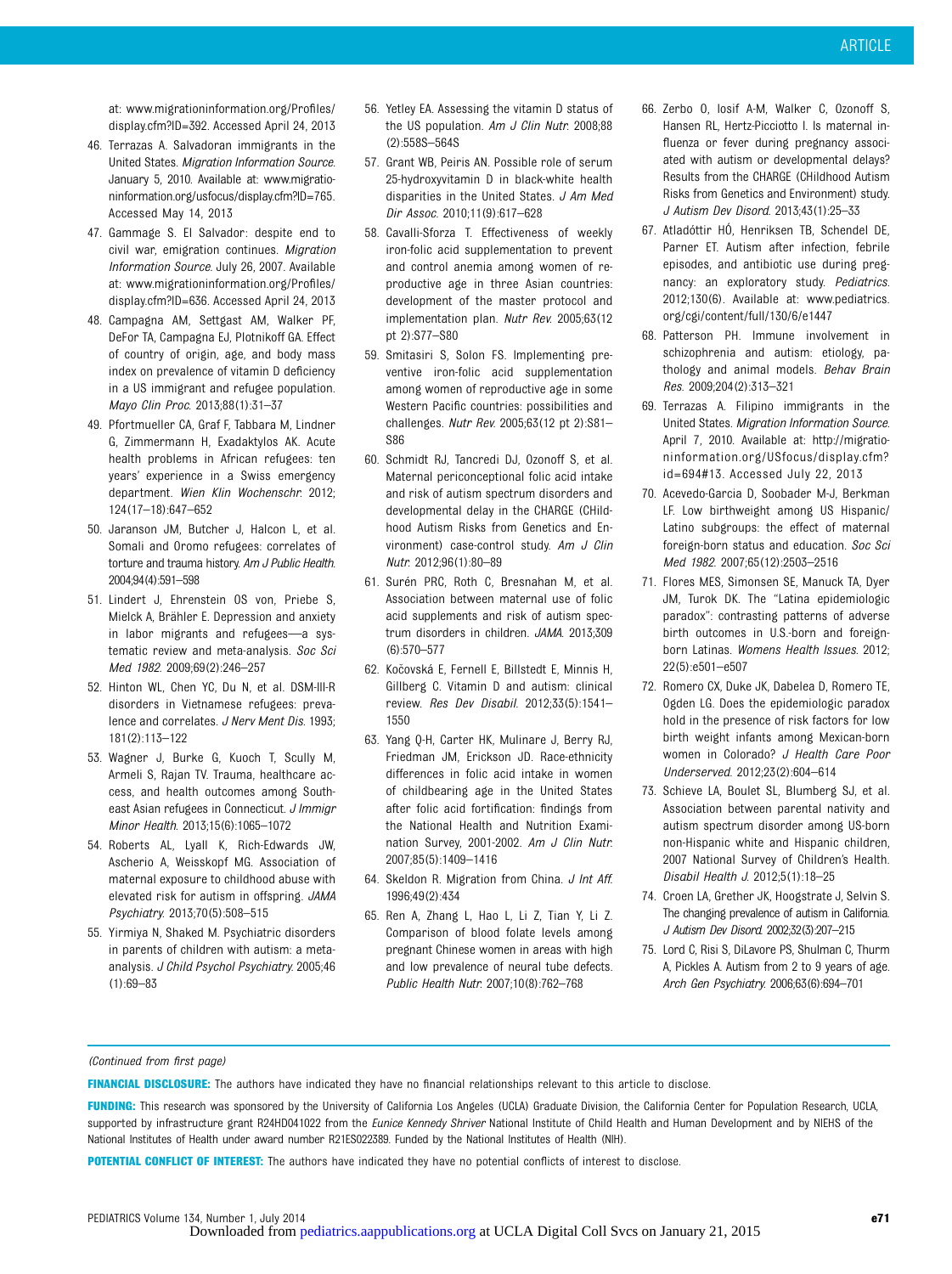#### **Population-Based Study Autism Spectrum Disorders and Race, Ethnicity, and Nativity: A**

DOI: 10.1542/peds.2013-3928 *Pediatrics*; originally published online June 23, 2014; Arah, Shafali S. Jeste, Michael Rodriguez and Beate Ritz Tracy A. Becerra, Ondine S. von Ehrenstein, Julia E. Heck, Jorn Olsen, Onyebuchi A.

| <b>Updated Information &amp;</b><br><b>Services</b> | including high resolution figures, can be found at:<br>http://pediatrics.aappublications.org/content/early/2014/06/17<br>/ $peds.2013-3928$                                                  |
|-----------------------------------------------------|----------------------------------------------------------------------------------------------------------------------------------------------------------------------------------------------|
| <b>Permissions &amp; Licensing</b>                  | Information about reproducing this article in parts (figures,<br>tables) or in its entirety can be found online at:<br>http://pediatrics.aappublications.org/site/misc/Permissions.xh<br>tml |
| <b>Reprints</b>                                     | Information about ordering reprints can be found online:<br>http://pediatrics.aappublications.org/site/misc/reprints.xhtml                                                                   |

rights reserved. Print ISSN: 0031-4005. Online ISSN: 1098-4275. Grove Village, Illinois, 60007. Copyright  $\acute{\odot}$  2014 by the American Academy of Pediatrics. All and trademarked by the American Academy of Pediatrics, 141 Northwest Point Boulevard, Elk publication, it has been published continuously since 1948. PEDIATRICS is owned, published, PEDIATRICS is the official journal of the American Academy of Pediatrics. A monthly



Downloaded from [pediatrics.aappublications.org](http://pediatrics.aappublications.org/) at UCLA Digital Coll Svcs on January 21, 2015